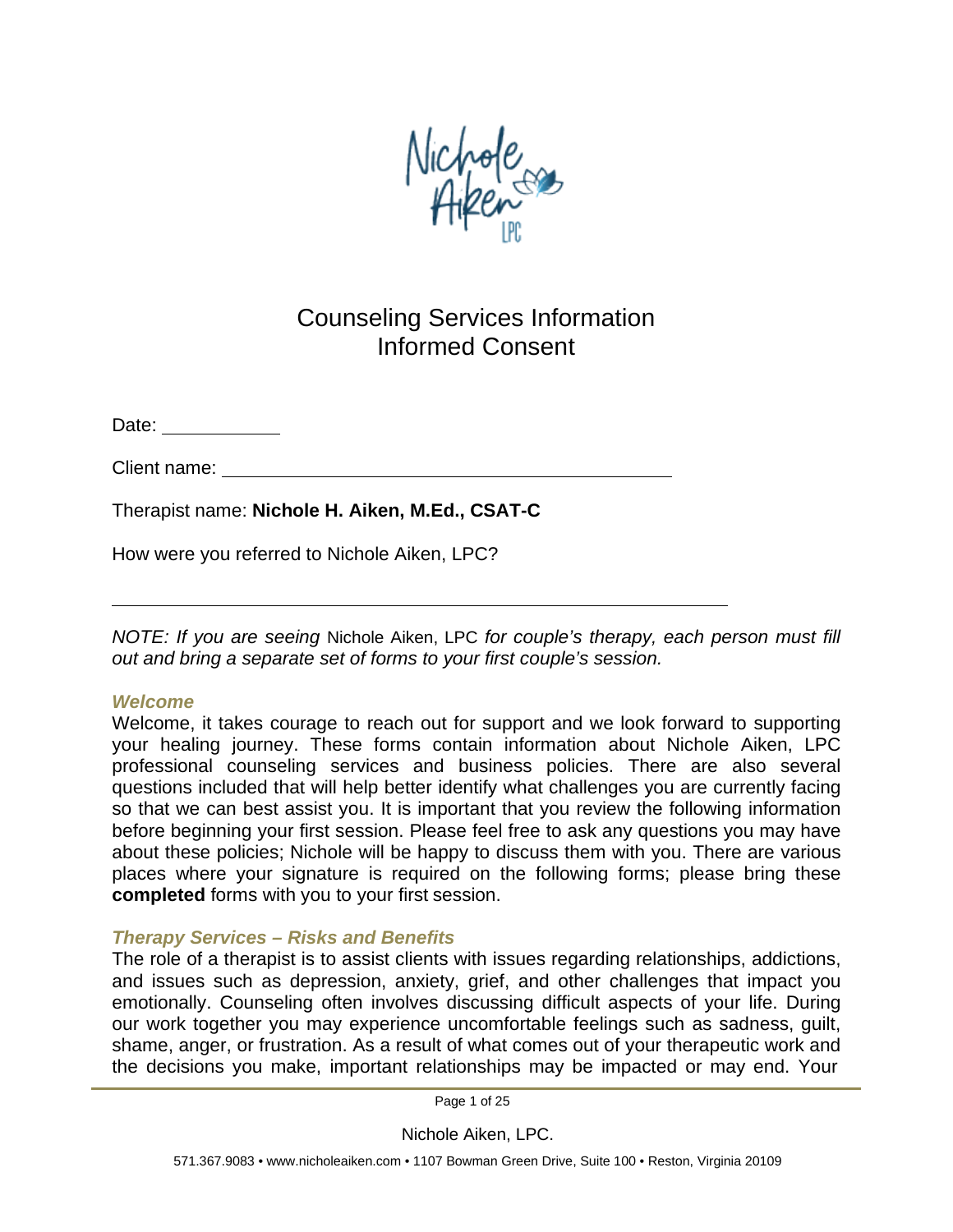journey in therapy may also lead to healthier relationships. Counseling support often helps an individual find solutions to problems with family and friends, life challenges, as well as a reduction in feelings of distress, anxiety and depression. If you ever have any concerns about your therapy process, we encourage you to discuss this with your therapist during your sessions so that we can collaborate together as you move forward.

#### *Termination of Therapy*

You may terminate therapy at any point. When our work comes to a close, we ask that you schedule at least one final session in order to review the work you have done. Occasionally clients return to therapy to process new challenges. If you decide to return in the future, please know that Nichole Aiken, LPC. has an open door policy and welcomes the possibility of working together again.

### *Length of Therapy*

Therapy is a process that is unique to each client and the challenges they are presenting with. Some presenting issues can be worked on very effectively in a fairly short period of time (10-20 sessions). Other challenges may take much longer. It can be difficult to predict exactly how long therapy will last and this is best discussed in your first session. You and your therapist will put together a treatment plan and goals that you will be working toward. A guideline to remember is if you attend forty 50 minute therapy sessions that is less than an average work week. If you have questions regarding the length of treatment, please feel free to discuss this with your therapist at the start and/or at any point during therapy.

### *Dual Therapy*

It is unethical for two different therapists to provide counseling for the same client at the same time. Unless there is a compelling clinical reason, a crisis, or a specialized therapy treatment plan that we will be working on, the therapists at Nichole Aiken, LPC. do not work with clients who are under the care of another therapist. If you are working with another therapist, please disclose this so that we can discuss next steps. If your therapist has referred you to Nichole Aiken, LPC. for specialized treatment (i.e. sex addiction recovery for example), we will need to have a release on file from you in order to coordinate care with your primary therapist and collaborate on a clinical plan that best supports your process.

# *Confidentiality*

Therapy is best experienced in an atmosphere of trust. Thus, all therapy services are strictly confidential and may not be revealed to anyone without your written permission**. There are exceptions to confidentially where disclosure is required by law (see below).** There may be occasions where your therapist may consult with adjunct therapists in order to discuss aspects of your sessions to best support your process. When doing so, please understand that your name will not be used and your therapist will change significant identifying details in order to protect your confidentiality. Your confidentiality is very important to us. Should you request that your therapist speak with another professional or person (i.e. doctors, former therapists, teachers, family, friends or anyone else outside the therapy room), you must first provide your signed written

Page 2 of 25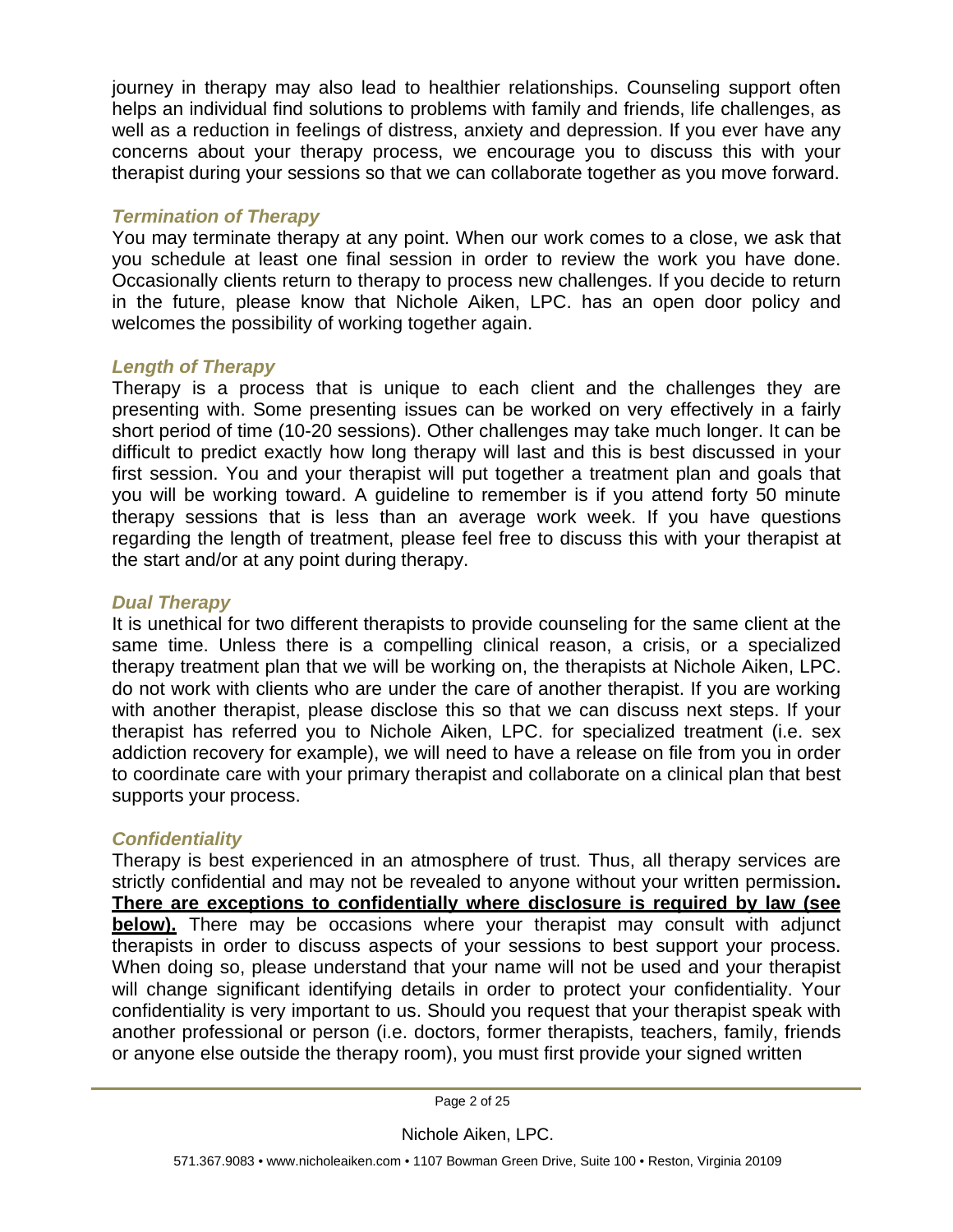consent in order to do so and only after your therapist determines if this is in the best interest of supporting your therapeutic process and progress.

#### *Confidential Electronic Data Storage and Email Transmission*

Your confidentiality as a client is of upmost importance. To support and secure your clinical information, Nichole Aiken, LPC has set up a system as part of our therapeutic services in order to securely store and protect your information in a confidential and protected capacity. Thus, Nichole Aiken, LPC may be utilizing Google Inc. and the following applications: Gmail, Google Calendar, Google Drive and Google Apps Vaults to electronically save and store client information and data and to confidentially communicate with clients in various capacities via the Internet. Gmail, Google Calendar, Google Drive and Google Apps vaults and all client protected health information are covered under the Health Insurance and Portability Act of 1996 and in particular 45 C.F.R, Part 164, Subpart C under HIPPA.

#### *Legal Exceptions to Confidentiality*

The therapists and staff at Nichole Aiken, LPC take confidentiality very seriously. Your information is confidential, with the exception of information relating to child abuse, or suspected child abuse, child pornography, elder abuse, dependent adult abuse, or intent to harm self or others, or **unless mandated by a court of law**. Legally, therapists are mandated reporters of abuse or intent to harm another. If you are suicidal or homicidal, your therapist with Nichole Aiken, LPC will take all reasonable steps to prevent harm to you or another.

Legal exceptions to confidentiality are in place to protect your safety and the safety of others. This includes: when there is a reasonable **suspicion** of child abuse (physical, sexual, emotional, neglect), or adult dependent care abuse, elder abuse/neglect; and where a client threatens to harm or kill other(s) (homicide), or threatens to damage another person's property.

If you are homicidal and make a serious threat to hurt another person(s), your therapist will contact 911 and make every attempt to warn the intended victim or victims. Additionally*,* if a court issues an order to release records (for example a divorce hearing or custody hearing), your therapist must abide by the court order and may be compelled by court order to testify under oath and thus must answer all questions honestly.

#### *Mandated Reporting of Incidents Involving Minors*

A minor is defined as any person who is legally under the age of 18.

Your therapist is obliged under Virginia law to report to the appropriate authorities any instance where a client discloses that they have accessed, streamed, or downloaded material through any electronic or digital media depictions where a child is engaged in an obscene sexual act.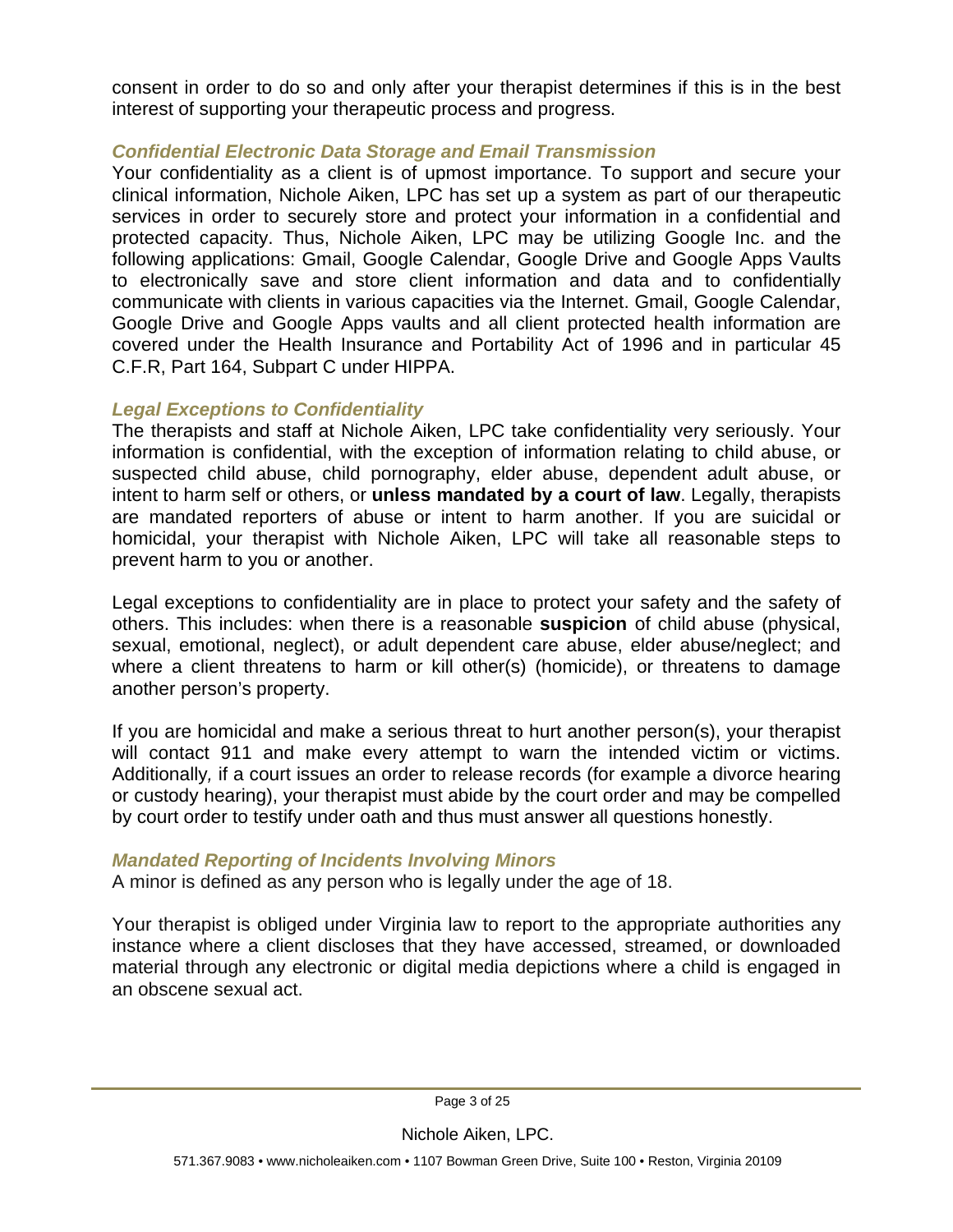Should you choose to disclose that you have accessed child pornography of any kind (currently, recently, or in the past) during any of the following:

- a session with any therapist employed at LCC
- via your client consent forms
- an assessment tool that is administered as part of your treatment, such as the SDI (Sexual Dependency Inventory), or via other assessment tools (such as the SAST or Sex Addiction Assessment Tool) that are administered by therapists with Nichole Aiken, LPC.
- during an individual, group, or couples session in the office
- via email, text, phone, regular mail
- or by any other means in or out of session

#### It is important for you to understand that **as a therapist at Nichole Aiken, LPC., Nichole H. Aiken is mandated to report this to legal authorities.**

The therapists at Nichole Aiken, LPC. may work with minors as clients. We are mandated reporters of any sexual acts involving minors. This means that if any of the therapists or staff at Nichole Aiken, LPC.learns of **any** incident involving minors and illegal sexual activity or abuse, **we are legally required to report this to the proper authorities**.

If you are a parent seeking therapy at Nichole Aiken, LPC., and discuss with your therapist your concern over your minor teenager sexting OR exchanging nude or sexual pictures of herself/himself to her teenaged minor boyfriend/girlfriend, your Nichole Aiken, LPC. therapist is mandated by law to report both minors to authorities as outlined by the Virginia Department of Social Services for knowingly accessing, streaming, or downloading material where a child is engaged in an obscene sexual act.

Additionally, if you share with your therapist that your adult child or any identifiable adult (18 years or older) that you are in relationship with is sexting or texting sexual or nude images to a minor (for example an 18 year old son texting sexual images to his 16 year old girlfriend), or is downloading or accessing child pornography, your therapist is mandated by law to report this to the authorities.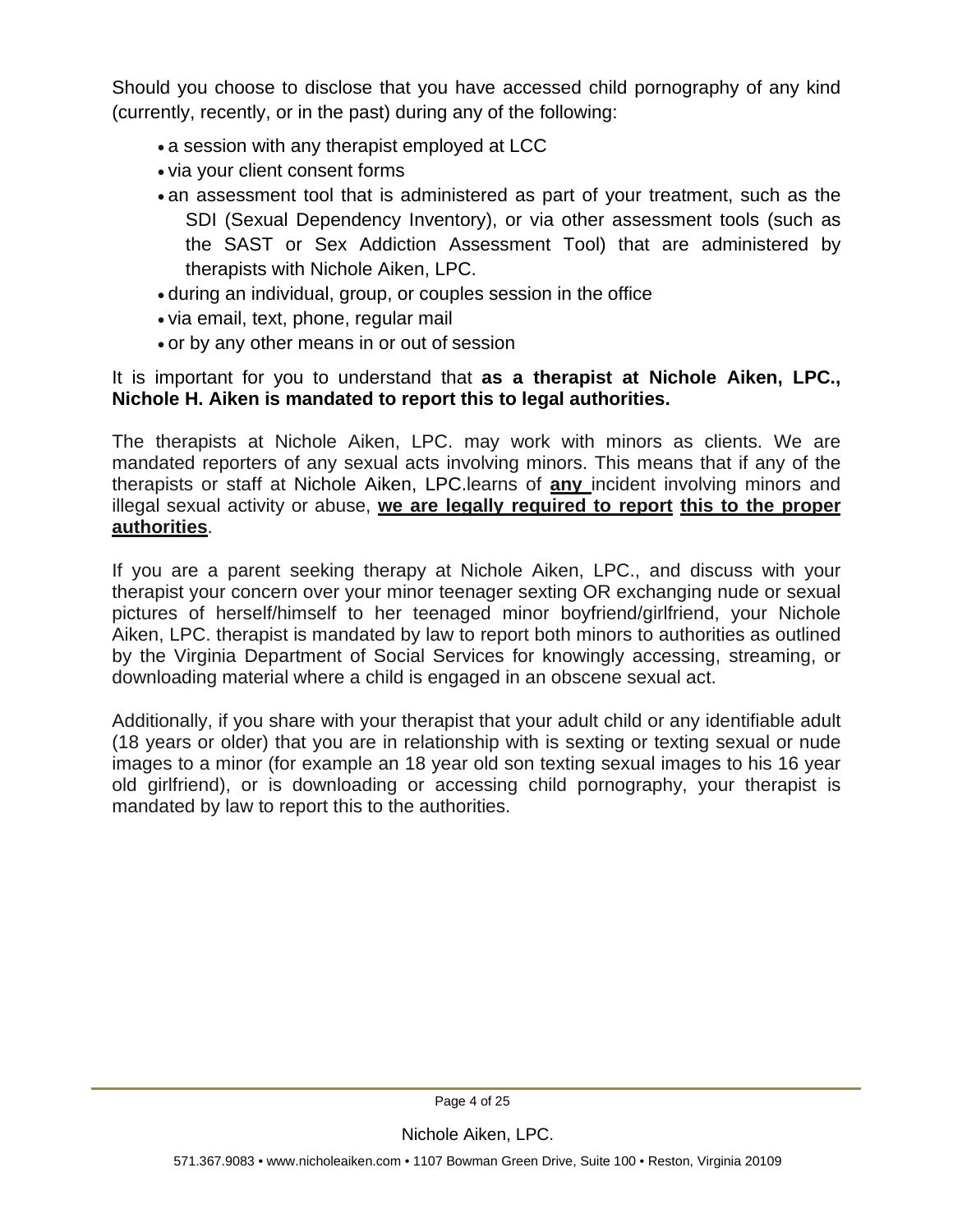If you are a spouse or partner seeking support with a therapist at Nichole Aiken, LPC, or attends a workshop, or is attending our women's group and you disclose that your spouse or partner has accessed child pornography, or your minor child or minor teen has texted nude photos with other minors **please know that anything disclosed with respect to offending behaviors with minors (a person under the age of 18 years old) is a reportable offense and your therapist is mandated to report you, your spouse or partner, or your minor child to the proper authorities.**

Please sign and date here if you understand the above stated limits of confidentiality and mandated reporting responsibilities of all therapists and staff at Nichole Aiken, LPC.

| <b>Client's signature:</b> | Date: |  |
|----------------------------|-------|--|
|                            |       |  |

### *Suicide Policy*

If you are suicidal, your therapist will take all reasonable steps to prevent harm to yourself. This may include breaking confidentiality if you pose a serious risk of self-harm to yourself. Your signature indicates that you have read and understand confidentiality and limits to confidentiality:

# **Client's signature: Date:**

### *Emergency Contact Information*

In the event of an emergency, please provide a contact person:

**Name**

**Relationship Phone** 

# *No Secrets Policy*

Please note that with couples and family therapy the couple and/or the family is the client (e.g. the treatment unit), **not the individuals**. As such all therapists at Nichole Aiken, LPC practice a **no-secrets policy** when conducting marital/couples/family therapy. This means that confidentiality does not apply between the couple or among family members when one member of the treatment unit requests an individual session or contacts their Nichole Aiken, LPC therapist outside of the therapy session to share a secret. On occasion an individual session may be scheduled to assist in the overall therapy process to the treatment unit (e.g. the couple) and will be scheduled only when mutually agreed upon. Please understand that any information given in the individual sessions **will not** be held in confidence or secret in couples and/or family sessions.

Your therapist will encourage the person holding the secret to share the secret in the following session and will support the client in doing so. Your therapist also reserves the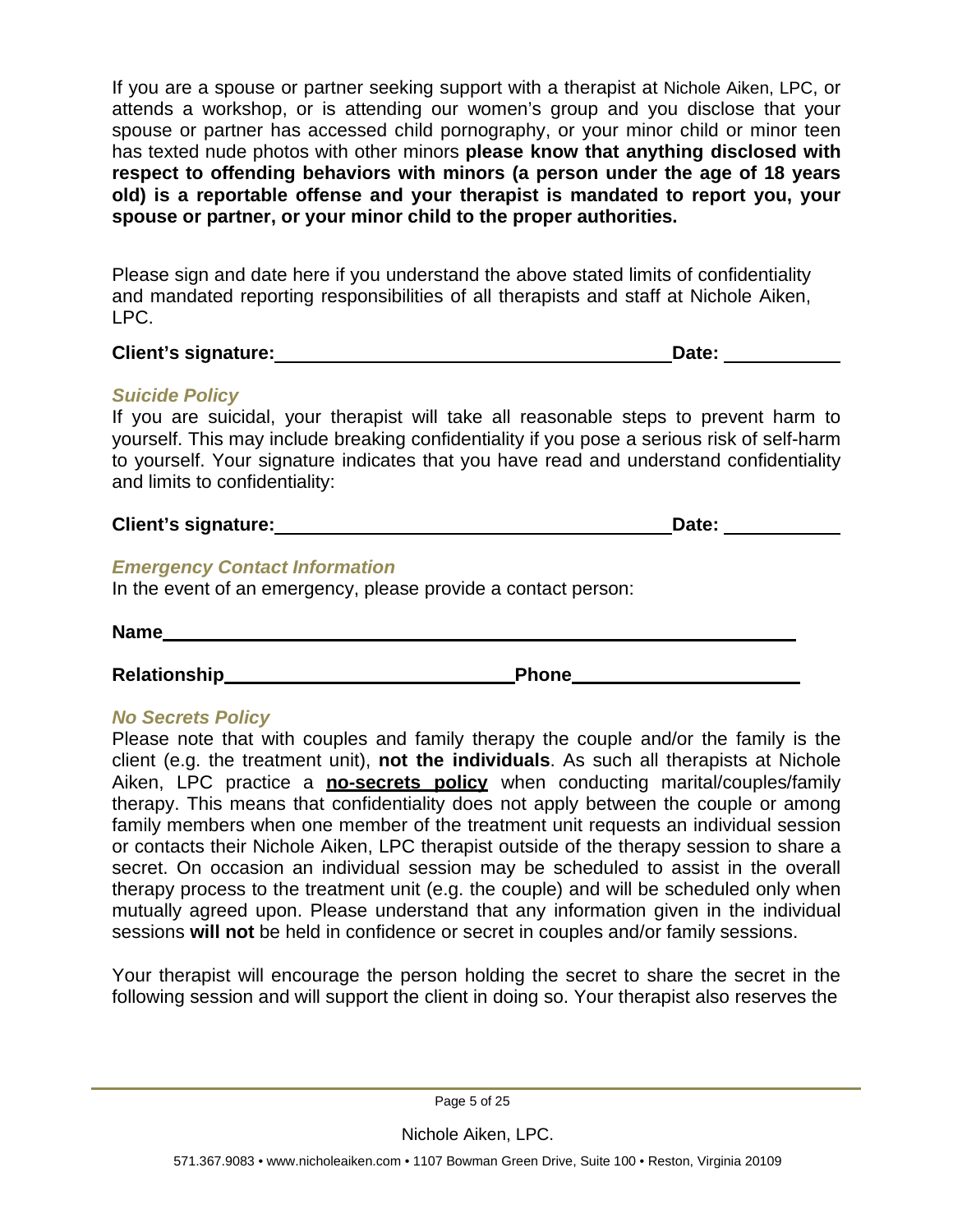right to share or disclose information revealed by one partner or family member in an individual session to the other partner or family members as deemed appropriate or necessary to support the treatment units overall treatment progress and goals. If you are seeking couples therapy, or family therapy, please have each member of the treatment unit fill out and sign an intake form.

*Please note: the therapists at Nichole Aiken, LPC. generally do not work with couples unless each individual has had prior individual therapy for a minimum of 3 months.*

### *Conjoint Sessions*

On occasion, and only if it benefits the client's therapy goals, your therapist may ask that a family member or significant other join you for a therapy session. It is important to note that this is done only on occasion and at the therapist's discretion when it best serves the client.

If a family member or significant other agrees to meet for a session, it will be for the client's benefit. If the person joining the session is your significant other, this does not constitute as couples therapy, rather it is as a support to your work, and/or a check-in session.

Additionally, the third party (friend or significant other) is not joining the session for his or her own therapy, nor will your therapist at Nichole Aiken, LPC. work with them as a therapist. If we decide that this would be beneficial, you will need to sign a written release of information for this type of conjoint session.

#### *Sobriety Policy*

We ask that all clients, couples, families, and group members arrive to therapy sober and not under the influence of drugs and/or alcohol. If your therapist notices that you are intoxicated (such as slurred speech, rapid speech, smelling of alcohol, behavior that indicates intoxication with cocaine, prescription drug abuse, marijuana, or other substances) the therapy session will be immediately terminated. We will also assist you in finding a safe ride home (via friend, family member or taxi) as driving while under the influence constitutes a risk to others and is a reportable offense. Once you are safely home, your therapist will reschedule the therapy session where this occurrence will be processed. **You will be charged your full fee for the session if you arrive intoxicated.**

#### *Therapy Sessions*

Therapy sessions are weekly, and are scheduled in advance. Standard sessions are **50 minutes** in length and begin and end on time. Therapy can be conducted in office or via teletherapy (phone) if you are away on business or ill. The fee is the same for in- office or teletherapy as the same amount of time must be blocked out for teletherapy sessions. It is understandable that occasionally you may be late. If you are late to your session, please understand that the session will not extend past your 50-minutes, nor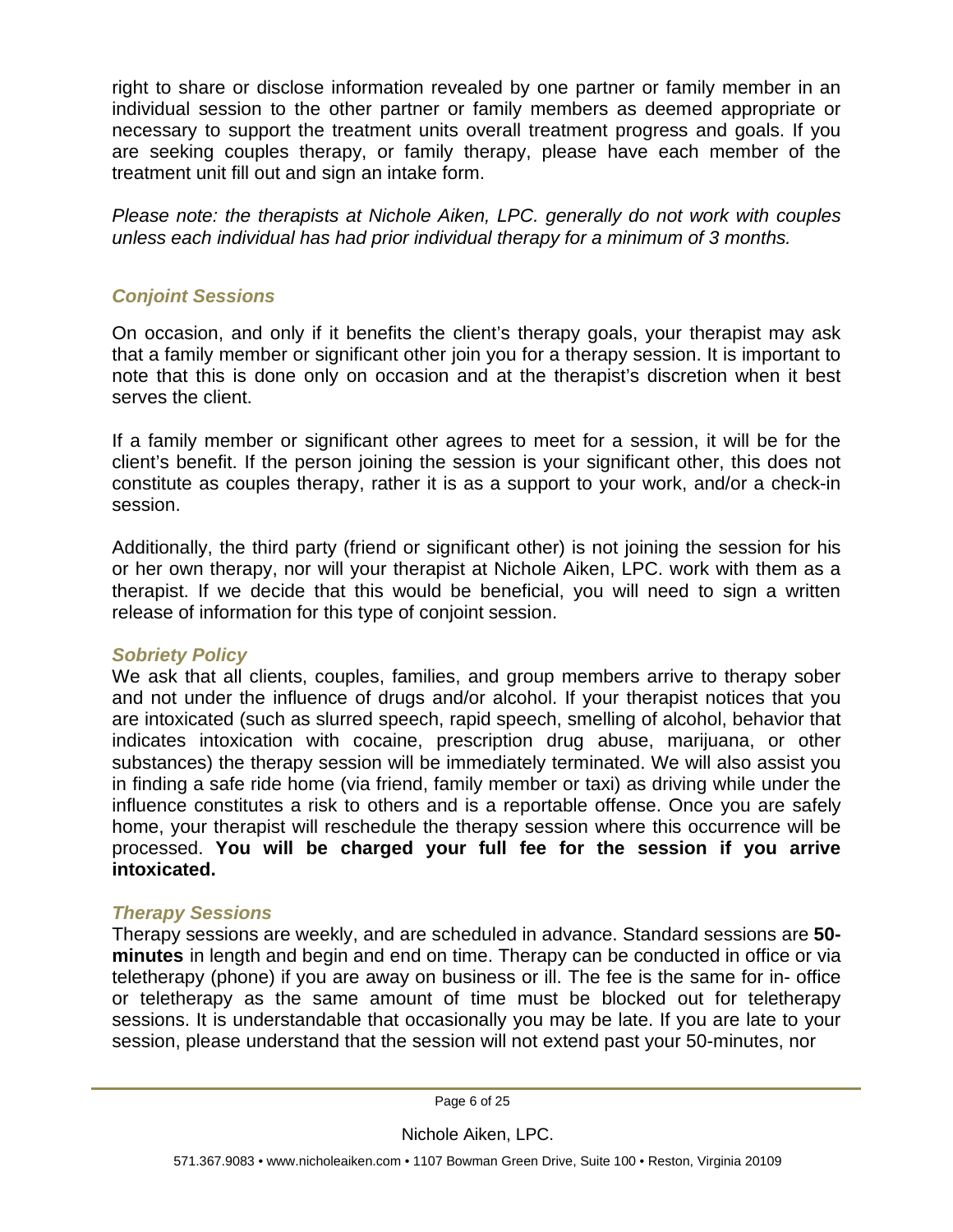will the time be made up at future sessions, as this will impact other clients.

Longer sessions are available by request and upon availability of your therapists schedule at a prorated fee. At the start of therapy, your therapist may extend your first few sessions past the 50 minutes, however, unless your therapist choses to extend this time, we ask that you please respect your 50-minute session time. If your therapist finds that your session tends to run longer, he or she will discuss this in session in order to maintain healthy boundaries around starting and ending on time.

### *Therapeutic Approach & Style*

Our goal as a therapists is to help people navigate through difficulties in their life and relationships while providing a safe place to heal, explore, develop insight, practice healthy coping tools, and integrate and take responsibility for their changes. We facilitate a process where the client is able to move toward healing, self-acceptance, and to ultimately grow and thrive in a supportive environment. While we will meet you each step of the way in your therapy process with accountability, compassion and empathy, a therapist is not a cure all, a parent, a friend, or a miracle worker.

The style of the therapists at Nichole Aiken, LPC is collaborative, honest, challenging, and direct with solid boundaries and empathy. We reflect, assist, encourage, and point out incongruent patterns around actions and words. We will not work harder than our clients or accept responsibility for your choices or consequences. We respect our client's decisions, and do not advise or direct our clients, as we believe that you are the expert in your own life and are fully capable of creating the life that you want with support and tools.

Your therapist formulates the therapeutic plan collaboratively with his or her clients based on each client's needs, their presenting problems, and the goals they wish to achieve. We believe that each client has the potential for healing and change and is responsible for their choices and changes, and for meeting their therapy goals – we do not make guarantees for healing. We use a combination of cognitive behavioral, existential, and client centered therapy with most clients.

*Cognitive Behavioral (CBT) Therapy* stresses the role of thinking patterns in how we feel and what we do. It is based on the belief that our thoughts, rather than people or outside events, cause our negative feelings. The therapist assists the client in identifying, testing the reality of, and correcting dysfunctional beliefs underlying his or her thinking – uncovering the 'root to the fruit' so to speak. The therapist then helps the client modify those thoughts and the behaviors that flow from them. CBT is a structured collaboration between therapist and client and often calls for homework assignments.

**Existential psychotherapy** is based on the philosophical belief that human beings are fully equipped to create one's own meaning, and exercising one's freedom to choose. The existential therapist encourages clients to face life's anxieties and to start making his or her own decisions while reflecting on consequences and moving away from fear based thinking. The therapist will emphasize that along with having the freedom to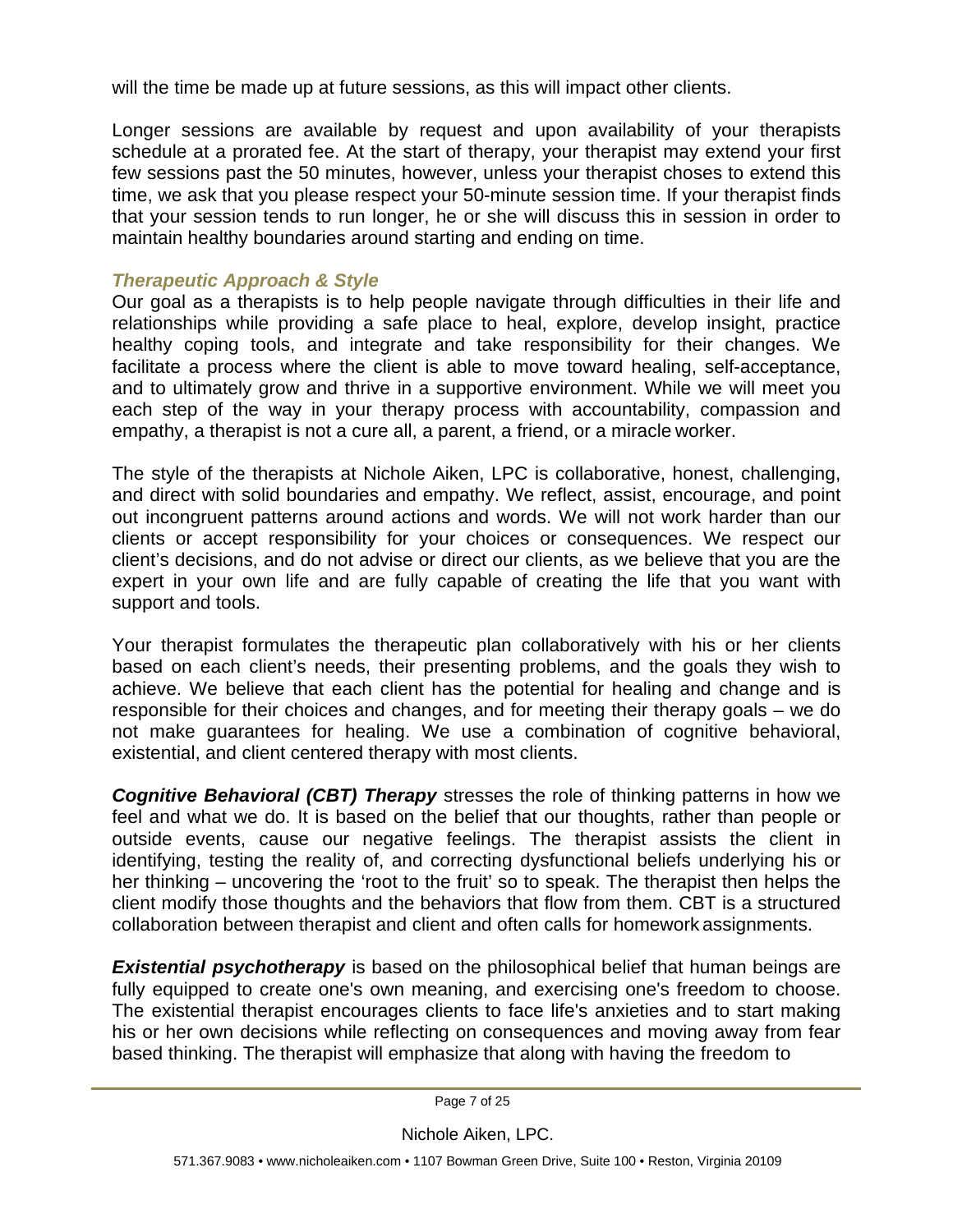carve out meaning comes the need to take full responsibility for the consequences of one's decisions.

### *Non-Discrimination Policy*

We respect each person's right to choose his or her own belief system. The therapists at Nichole Aiken, LPC. work well with the Christian client and the atheist client, as well as clients from many religions and beliefs. If a client would like to work from a faithbased approach, your therapist will be happy to discuss this with you and support your process. Additionally, the therapists at Nichole Aiken, LPC. respect each person's right to their choices in terms of sexual orientation, and provide a safe place for both straight, gay and transgender clients.

The therapists at Nichole Aiken, LPC. believe in supporting people of all ethnicities, cultures and physical challenges. While our gender, ethnicity, orientation or spirituality may be different, we are open to discussing any concerns or questions you may have in working with a therapist who is either a different race, religion, orientation or gender than you. Having an open discussion on any of these topics can lead to a greater level of trust and rapport. If you have any questions regarding our therapeutic approach and style, or our non-discrimination policies, please feel free to discuss this with your therapist now and/or in the future.

#### *Court Reports or Letters*

The therapists of Nichole Aiken, LPC. do not write legal letters or court reports on behalf of clients involving divorce, custody or other legal matters or lawsuits. We do not write letters pertaining to legal matters to any outside person (i.e. doctor, school, attorney, etc.) or agency regarding your treatment. If a special circumstance arrives where a letter is **required by court order,** it will require your written consent and will be billed to you at \$25.00 per page and **in addition to our hourly fee**. We reserve the right to refuse to write letters on your behalf (unless court mandated) if we do not feel this would be in your best interest, if it places us in a dual relationship, or will compromise our therapeutic relationship. We will not write letters on your behalf if you are involved in a lawsuit for any aspect of your personal or professional life, as this places us in a dual relationship as both your therapist and court advocate, thus crossing therapeutic boundaries. **If you are involved in a lawsuit, please understand that entering your mental health into a court hearing may not always be in your best interest as it may compromise your confidentiality and your clinical files may be requested and your therapist must speak honestly if under oath.** Your therapist will not be your advocate in a court hearing or speak on your behalf as that is not the nature of the therapist/client relationship.

# *Court Fees*

If you become involved in legal proceedings that require your therapist's mandated participation, you will be expected to pay for all of your therapist's professional time, including preparation and transportation time and costs, even if called to testify by another party. Because of the time involved and the interruption to my clinical work, you will be charged \$250 per hour for time out of practice, time for preparation, travel time,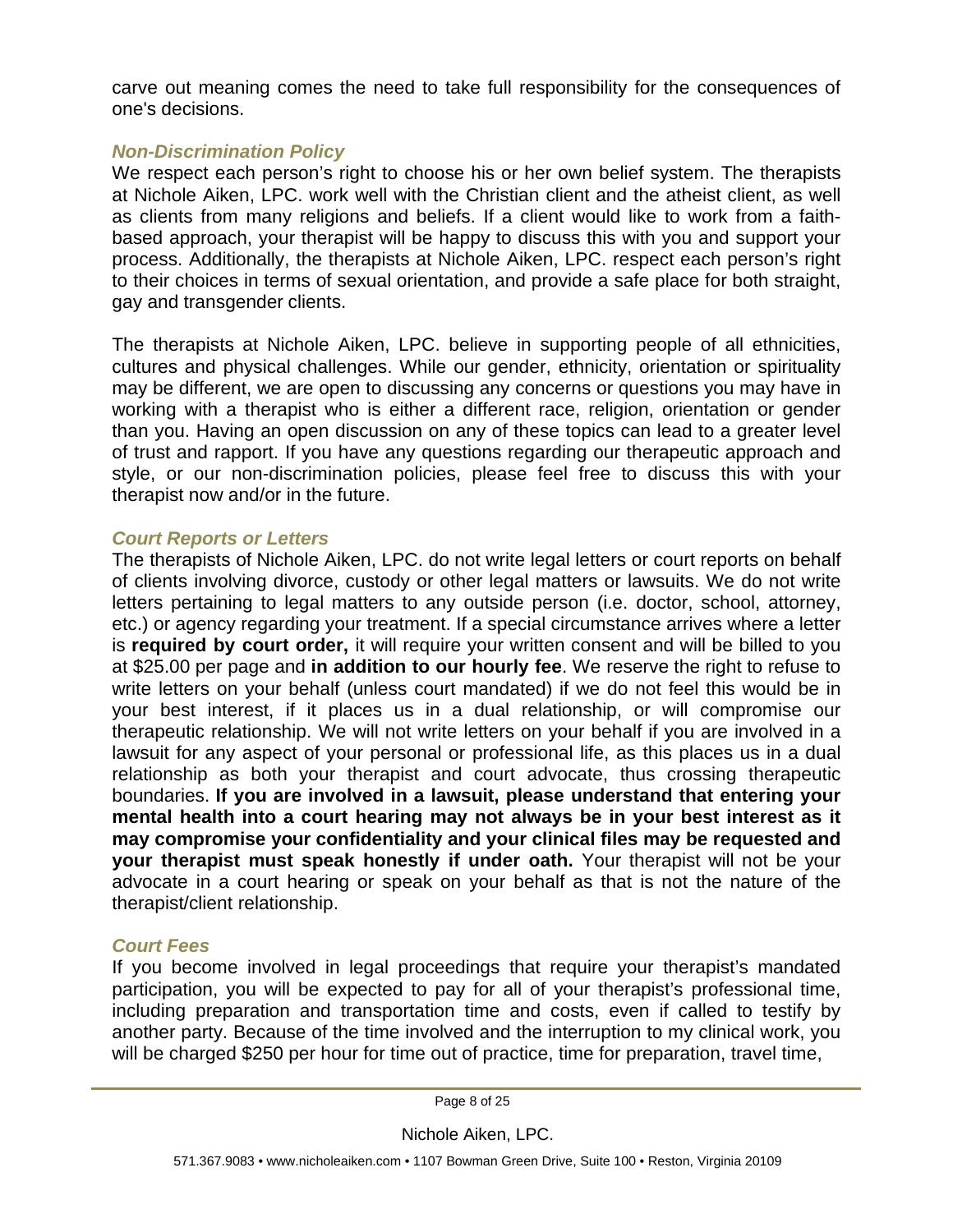and attendance at any legal proceeding on your behalf that you will be responsible for. Additionally, if other client sessions must be cancelled, these must be covered at the rate of those sessions and will be billed to you. Court fees can be very expensive so please sign and date below to indicate that you understand your financial responsibility in covering these expenses should your therapist be mandated to go to court for a legal issue you are involved in. A therapist is not a court advocate or friend. A therapist must legally speak truthfully under oath.

# **Client's signature: Date:**

# *Health Care/Managed Care Insurance Policy*

In order for the therapist to be reimbursed by an insurance company, a diagnosis of the client must be made and submitted to the insurance carrier before the therapist is paid. Sometimes information on the presenting problem and symptoms the client is experiencing from the client's private therapy records are also required by the insurance company.

This information once released becomes part of the client's medical records and may impact confidentiality. Because of this, **Nichole Aiken, LPC does not work with Managed Care Health Insurance programs**. We are glad to provide a "superbill' receipt that you may submit to your insurance company if you wish for a **possible** out of network reimbursement, however, Nichole Aiken, LPC will not fill out forms or work directly with or on your behalf with your health care insurance company.

Additionally, is important that you also understand that there is **no guarantee** that your insurance carrier will cover your therapy sessions. We ask that clients carefully consider this before we begin our work together. If you choose to work with a Nichole Aiken, LPC therapist, our policy is a fee-for-service policy as described in the following section. Your signature indicates that you understand and agree to respect this policy around managed care health insurance, and will honor this agreement now and in the future.

# **Client's signature: Date:**

# *Fees*

The fee for therapists at Nichole Aiken, LPC is \$160 per **50-minute** session. This fee is the same for in office, teletherapy (phone sessions), VSEE- Skype Sessions, or couples therapy. On occasion clients will ask for an extended session for 75 minutes, for a 75 minute session the fee is \$203. The fee is \$270 for a 100 min session. Therapy is an investment in self-care, and is a process that takes time. You are asked to pay the full fee unless you are **facing serious financial hardship** in which case we can discuss a sliding scale fee before the start of your first session.

There are 3 sliding scale fee session spots for each therapist which may be filled at any point in time. If you are not able to afford the fee even if the sliding scale is available, we

Page 9 of 25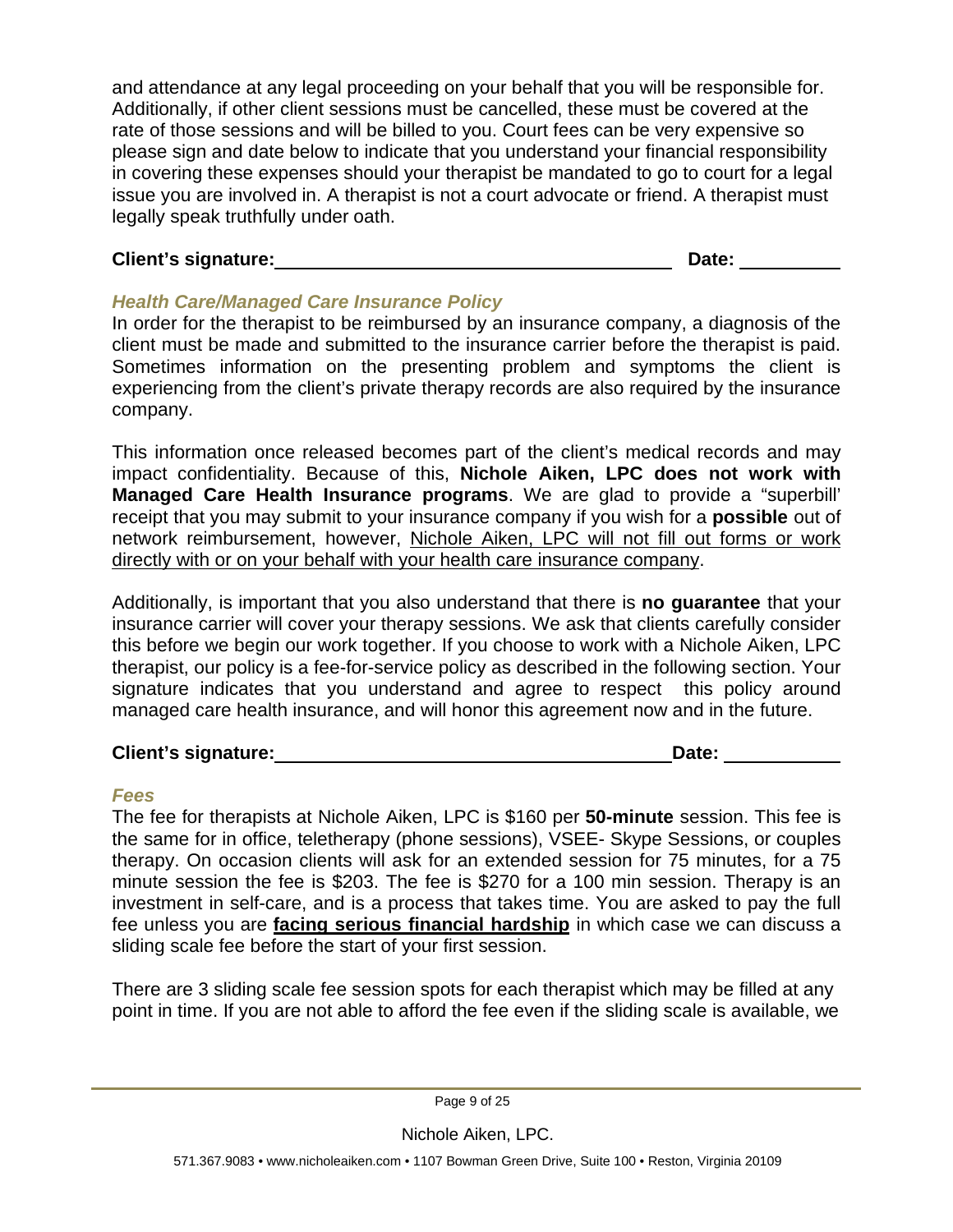will not be able to work together, but we will be happy to provide you with three (3) therapy referrals for low cost clinics that offer lower fees. If you utilize the NA sliding scale, from time to time we will revisit your fee and discuss a possible increase. Should your financial situation improve, your therapist will then discuss an increase in your fee that either meets or is closer to the full fee.

**PLEASE NOTE:** *Fees are agreed upon per each client's financial consideration and prior to your first session. Disclosing client fees or discussing your client fee among other NA clients or in a NA group is an unethical therapeutic practice and is a breach of confidentiality.*

#### *Session Payments*

Therapy sessions are paid via Visa, MasterCard, AMEX, debit card, check, or cash. Please fill out the credit card form included in this packet, no matter what payment form you plan to use, and bring with you to your first session. It can also be found on the Nichole Aiken, LPC. website. This information is stored securely and is password protected. We charge clients in the morning on the day of their session.

Some clients prefer to pay by cash for confidential reasons. *Please bring the exact cash amount for your session fee. Charges for unpaid services may be turned over to a collection agency which compromises confidentiality*. We do not "carry over" session payments from week to week, or extend credit as this could constitute as an unethical "debtor/creditor" dual relationship and ultimately impact the therapeutic relationship.

# *Reduced Sessions and Full Fee*

As we move toward the final stages of therapy, we may discuss moving your sessions to every other week, vs. once a week in order to taper off for termination. Once sessions are reduced to two times a month, and/or check in sessions every few weeks, we ask that clients who have been using the sliding scale meet the full fee. **If you are a client that will be starting with sessions twice a month, we ask that you meet the full fee of \$160.** Fees are the same for in office or teletherapy (phone), or couples. Extended sessions are a billed at a higher fee (for example: 100 minutes is considered a double session and is billed at \$270).

#### *Fee Increases*

Fees are reviewed each year, and may increase periodically. Every consideration to a client's current finances will be made. The increase will be discussed with the client, and a 30-day notice will be given prior to the increase. We will be happy to answer any questions you may have about this fee agreement. Please understand that you have the right to terminate therapy at any point. If you have any questions regarding the fee policy, please do not sign until discussing with your therapist. Your signature indicates that you understand and agree to these conditions:

**Client's signature: Date:**

Page 10 of 25

Nichole Aiken, LPC.

571.367.9083 [• www.nicholeaiken.com](http://www.nicholeaiken.com/) • 1107 Bowman Green Drive, Suite 100 • Reston, Virginia 20109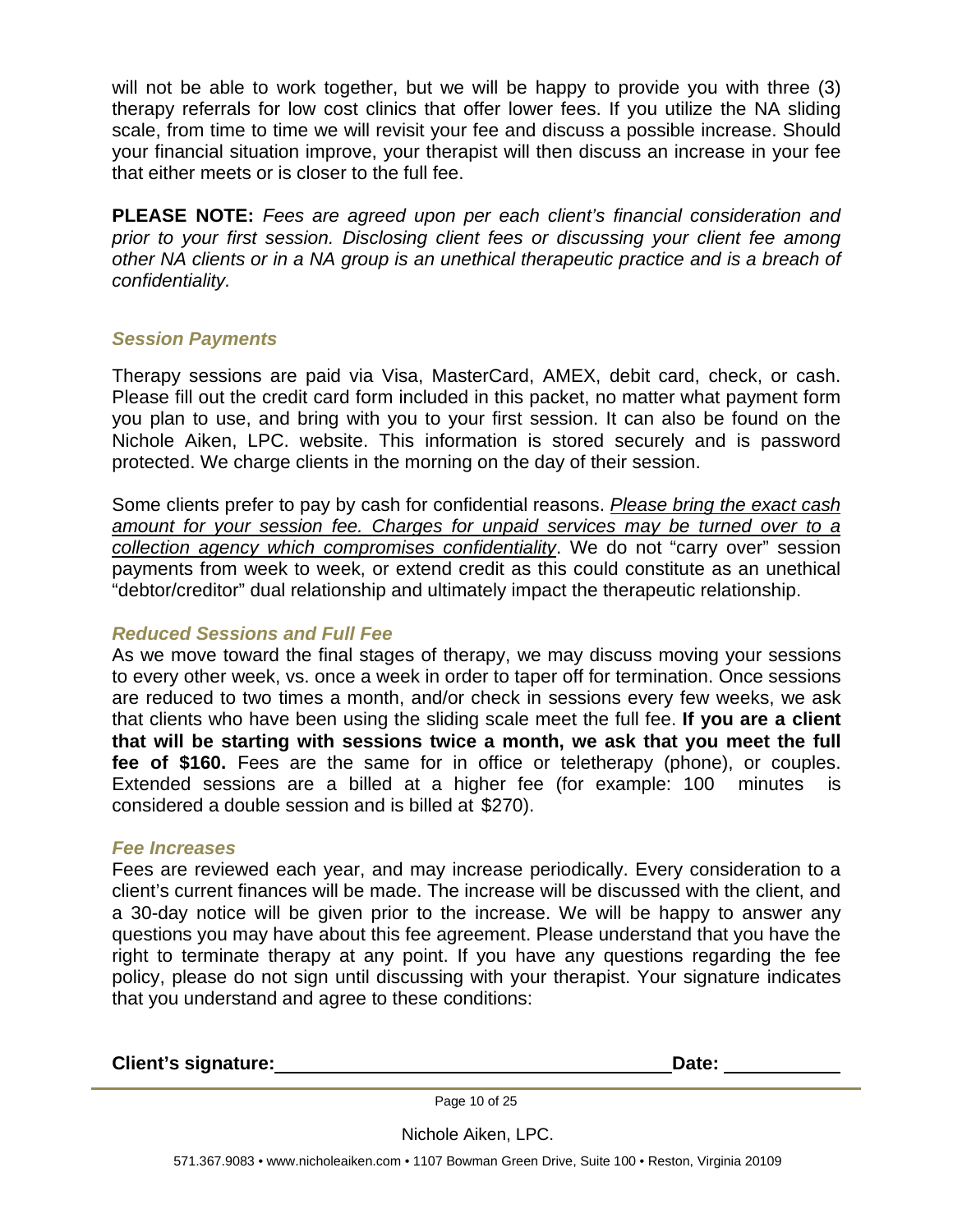#### *Appointments/Cancellations*

If you are trying to reach your therapist on the same day of your session, please contact your therapist via the phone number you have been given vs. an email. Please note that cell phones cannot be guaranteed as confidential. We make every effort to return calls and emails within 24 hours. We understand that occasionally circumstances beyond your control may arise which would prevent you from keeping your appointment. If your therapist is unable to attend your therapy session (outside of scheduled vacations) due to an unexpected emergency or illness, every attempt will be made to contact you 24 hours in advance on the phone numbers and/or email you have provided. **If you are sick or experiencing any symptoms of illness, we ask that you conduct your session via the phone. If your therapist is ill, he or she will extend the same consideration.**

#### *Client Cancellation Procedures and Fees*

**Short-Notice Cancellation:** Appointment cancellations made less than **24 hours**  before the scheduled appointment will be charged the full agreed upon fee for the session.

**No-Show**: If you do not show up for a scheduled appointment (that you have not called to cancel) you will be charged the full fee for the session. If you tend to forget appointments please let us know – we will be happy to email you in advance to confirm your sessions. However, you are responsible for keeping track and attending your sessions.

**Ongoing Cancellations or Multiple No-Shows:** It is understandable that occasionally an appointment will be cancelled or missed due to illness or emergency. However, your regular session day/time has been reserved for you. Our current client schedule and wait list does not allow for a great deal of flexibility with respect to continual cancellations, rescheduled appointments, or no shows. If you find that your schedule is no longer able to accommodate the session time reserved for you, please discuss this with your therapist. He or she will do their very best to find an alternative solution, such as phone sessions, so that we can continue our work together. However, please note that should ongoing cancellations, frequent reschedules (even those within the same week), missed appointments, late payments/nonpayment become an issue, your therapist will discuss this with you. If after discussing other options with you your attendance has not changed, we will need to open up your reserved time to the waitlist and add you to the waitlist. If you prefer not to be placed on the waitlist, then we will provide you with three therapy referrals and/or terminate with you.

**Client's signature: Date:**

Page 11 of 25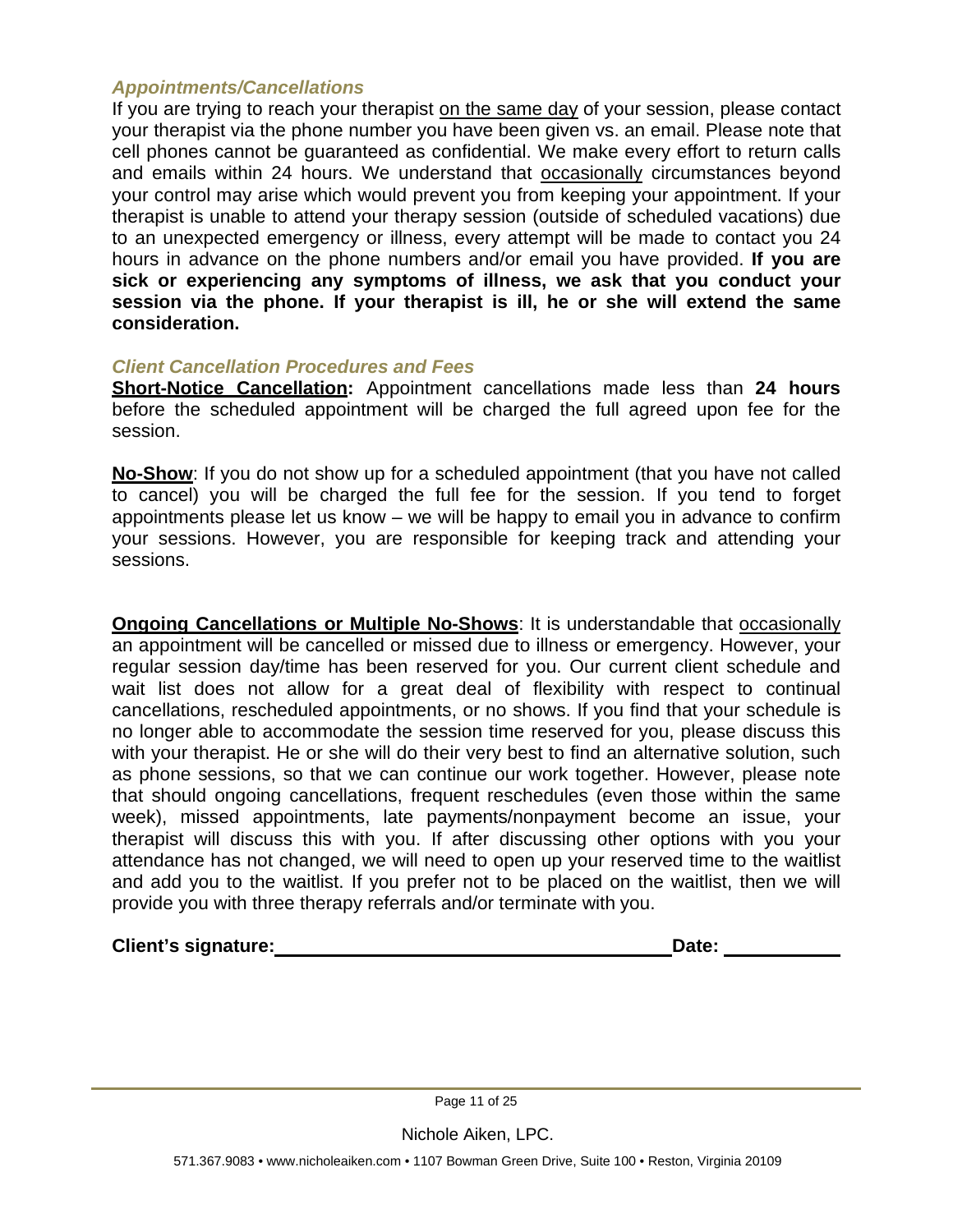#### *Therapist Availability between Sessions*

Your therapist is available to take a brief 5-minute phone call or to answer a short 1 paragraph email regarding your **therapy appointment times or therapy homework one time** between sessions and **no more than 1 time per month** without the client incurring a fee. We will not process therapy issues via email unless you have been specifically asked by your therapist to check in as part of your treatment. If the client feels that more contact is needed between sessions due to crisis, your therapist is willing to discuss the possibility of increasing the weekly sessions or scheduling a phone appointment temporarily if he or she feels that it supports the client's therapy. If frequent non-crisis contact continues between sessions, it will be important to talk about charging for that support time, and/or referring out for a higher level of care than a once a week therapy session can offer.

**Client's signature: Date:**

# *Therapist Time off Policy*

#### **Nichole H. Aiken , M.Ed., CSAT-C Schedule Policy**

I regularly take time off, and take 2 weeks off during the summer and 2 weeks off during the holiday season for ongoing education, professional conferences, and for personal time. This can mean that if we are meeting weekly, there may be a break in our regular meeting schedule. I will give you at least one week's notice before my time away. *If you require a higher level of care at this time, please take this into consideration*.

Please note that if I see you for therapy every other week, there will be some weeks where there is a 2-week gap given your session is shared with another client and upon my week of return, the other client may be up first for the shared session time.

During my out of office time, I will not be available for individual session, group, family or couple's therapy both in person, via email, text or phone unless it is a serious crisis, or life threatening emergency where there is imminent danger to self or others. If you are a threat to yourself or another when I am away, please call 911 immediately. On occasion I may provide the phone number and contact information of a therapist colleague who may fill in during my time away for emergency situations. I ask that clients respect my time away and unless there is a critical emergency, they wait until the next session to discuss.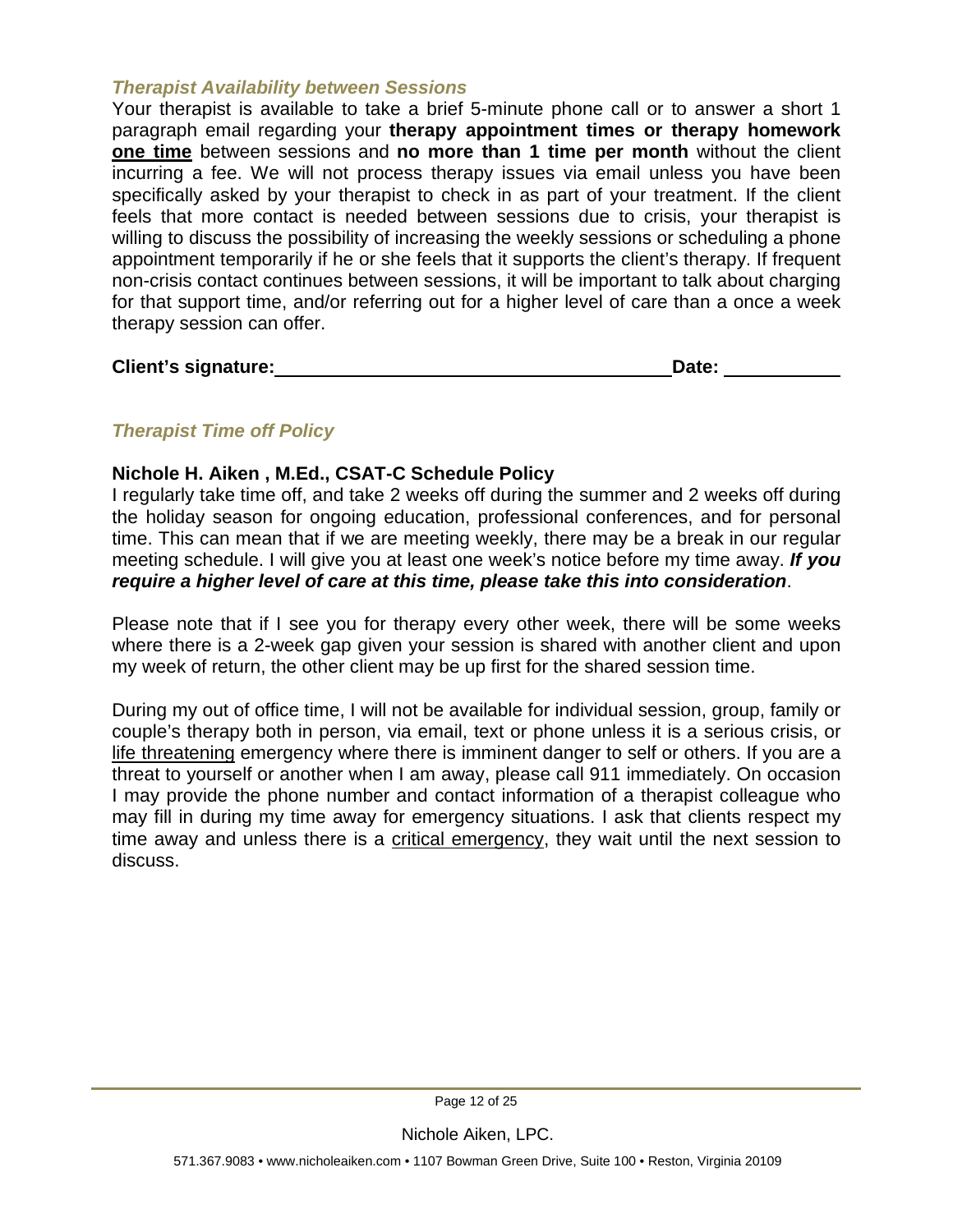For **emergency** situations, I will respond to the client within 24 hours of receipt of the email, call or text. For **non-emergency** clients, I will respond the first business day upon returning back to my office. Please respect this boundary regarding emailing, texting and calling during my week away.

**Your signature indicates your agreement to Nichole's boundaries around client contact during Nichole's time away:**

**Client's signature: Date:**

# *Holiday, Weekend and Evening Contact*

Your therapist will make every effort to return a call, email or text message of a **nonemergency** client message within 24 hours during a scheduled work week. If this call, text or email arrives during a holiday, weekend or evening, your therapist will return **the non-emergency** client contact during the first working day following the holiday, weekend or evening. For **emergency only** clients (*emergency constitutes imminent danger to self or others*) your therapist will make every effort to return the call, text or email within 24 hours and ask that if the client is facing a life threatening emergency that they call **911 immediately**. There will be a regular session fee or partial session fee for emergency phone calls and sessions that are in excess of 5 minutes, or more than 1 time per month.

# *Explanation of Dual Relationships*

While a therapeutic relationship can feel psychologically close, it is one that is professional in nature with important boundaries. It is unethical for a therapist to invite you into a business venture, ask you for personal favors, start a social relationship with you, etc. These examples are called, "dual relationships" and can negatively impact clinical boundaries. Although our sessions may be intimate psychologically, it is important to acknowledge that we have a strictly professional relationship. On the rare occasion that your therapist sees a client outside of the office (when we may accidentally run into each other in public), your therapist will be highly discreet and will maintain your confidentiality. He or she will do their best to follow your lead, and thus it is your choice to acknowledge the encounter and your therapist. If you do not choose to acknowledge the encounter, your therapist will respect this and will follow your lead.

# *Policy Regarding Internet, Professional, and/or Social Networking Sites*

**On the topic of Social Media and Internet Sites, our primary concern is your privacy.** If you follow your Nichole Aiken, LPC therapist on a site like Twitter or Facebook for example, please note that your Nichole Aiken, LPC therapist will not follow you back. We only follow other health professionals on Twitter and Facebook and do not follow current or former clients on blogs, Facebook, or Twitter. Our reasoning is that casual viewing of clients' online content outside of the therapy session can create confusion in regard to whether it is being done as a part of

Page 13 of 25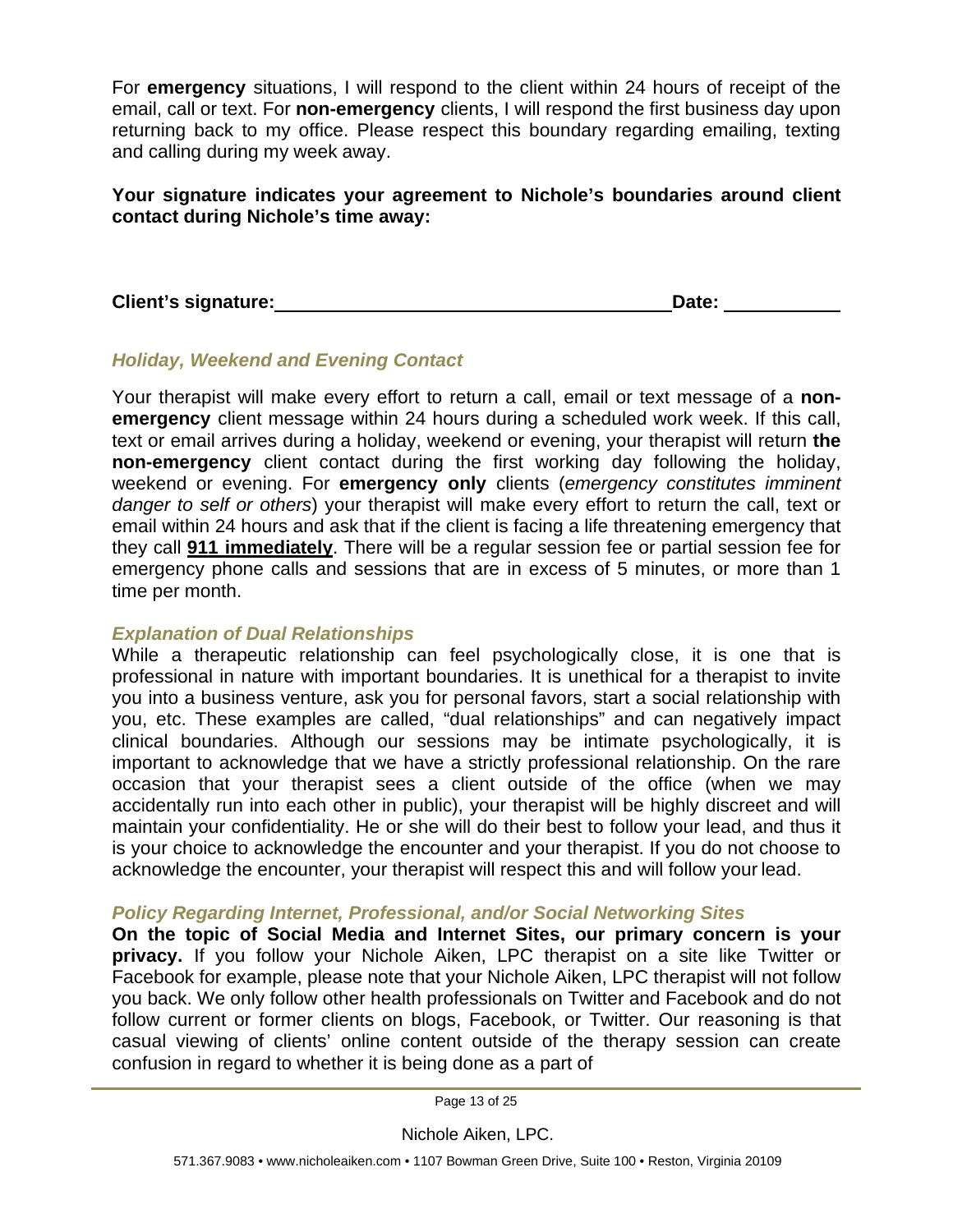your treatment. In addition, viewing your online activities without our explicit arrangement towards a specific purpose could potentially have a negative influence on our working relationship. If there are things from your online life that you wish to share with your Nichole Aiken, LPC. therapist, please bring them into your sessions where we can view and explore them together, during the therapy hour.

**Please do not use SMS (mobile phone text messaging) or messaging on Social Networking sites such as Twitter, Facebook, or LinkedIn to contact Nichole Aiken, LPC. therapists.** These sites are not secure and messages may not be read in a timely fashion. Do not use Wall postings, @replies, or other means of engaging with Nichole Aiken, LPC. therapists publicly online if we have an already established client/therapist relationship. Engaging this way could compromise your confidentiality. It may also create the possibility that these exchanges become a part of your legal medical record and will need to be documented and archived in your chart. If you need to contact your therapist between sessions, please do so directly via email. See the email section below for more information regarding email interactions.

### *Email Policy*

The staff at Nichole Aiken, LPC. prefer using email only to arrange or modify appointments. **Please do not email content related to your therapy sessions, letters to read, blogs, videos, as email is not completely secure or confidential.** If you choose to communicate by email, be aware that all emails are retained in the logs of your and Nichole Aiken, LPC.'s Internet service providers.

While it is unlikely that someone will be looking at these logs, they are, in theory, available to be read by the system administrator(s) of Internet service providers. You should also know that any emails received from you and any responses that sent to you become a part of your legal and medical record.

#### *"Friending"*

It is the policy of Nichole Aiken, LPC. to not accept friend or contact requests from current or former clients on any social networking site (Facebook, LinkedIn, etc.). We believe that adding clients as friends or contacts on these sites can compromise your confidentiality and our respective privacy. It may also blur the boundaries of our therapeutic relationship. If you have questions about this, please bring them up when you meet with your therapist to discuss further.

#### *Following*

Nichole Aiken, LPC. may/will have its own blog, Facebook business page, and Twitter business account. There is no expectation that you as a client will want to follow our Facebook business page, blog or Twitter stream. However, if you use an easily recognizable name on Twitter and your therapist happens to notice that you've followed Nichole Aiken, LPC. there, we may briefly discuss it and its potential impact on our working relationship.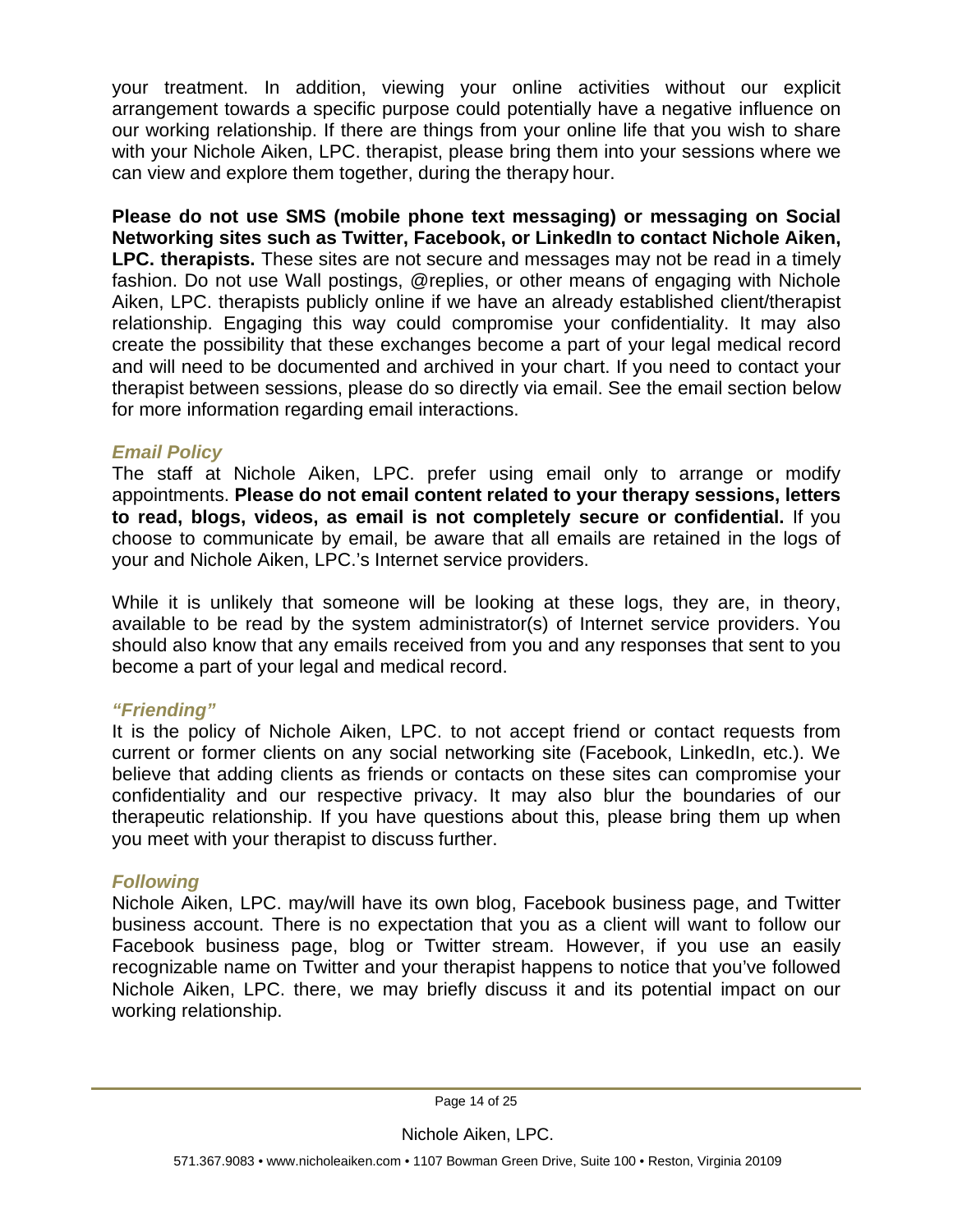#### *Google Reader and Other Related Forums*

The therapists at Nichole Aiken, LPC do not follow current or former clients on Google Reader and do not use Google Reader to share articles. If there are things you want to share with your therapist that you feel are relevant to your treatment, whether they are news items or things you have created, we encourage you to bring these items of interest into our sessions.

Thank you for taking the time to review the Nichole Aiken, LPC. social media policy. If you have questions or concerns about any of these policies and procedures or regarding our potential interactions on the Internet, do bring them to your therapist's attention so that we can discuss them.

### **Your initials indicate that you understand and agree to these boundaries regarding the Nichole Aiken, LPC social media and online policy:**

(Initial here)

#### *Physical Contact*

Sexual contact is never acceptable in the therapeutic relationship. Romantic or sexual talk, flirting, or sexual innuendos and sexual jokes are also unacceptable in the therapeutic relationship. If you should express a sexual comment or joke while in session directed to your therapist, we will explore this comment professionally and in a non-shaming way within a therapeutic non-sexual relationship.

Hugging is an expression of affection, a greeting or a goodbye within many cultures. However, in some cases hugging can be misconstrued as sexual, and can be triggering for some clients, or may interfere with the therapeutic relationship. Occasionally a client may spontaneously hug his or her therapist while they exit the office, may ask for a hug after a particularly difficult or emotional session, or may feel quite comfortable with a hug at the end of sessions or when ending therapy. Some clients are huggers, some are not, and so it is important for your therapist to understand your stance and to maintain appropriate professional boundaries.

If your therapist believes after discussing the request that a non-sexual brief hug is appropriate and supports your therapy, hugs will be allowed on occasion. Please understand, if your therapist chooses not to hug you, it is not an expression of judgment, dislike or dismissal, rather it would be denied in the best interest of your clinical care based on a therapeutic decision.

#### *Illness Policy*

When a private practice therapist is consistently exposed to cold and flu viruses in the office and becomes ill as a result, the office closes down, sessions and groups are cancelled, and everyone suffers. In order to maintain good health and create a safe and relatively germ free environment so that Nichole Aiken, LPC can support all of our clients, we ask that clients who are experiencing any stage of illnesses to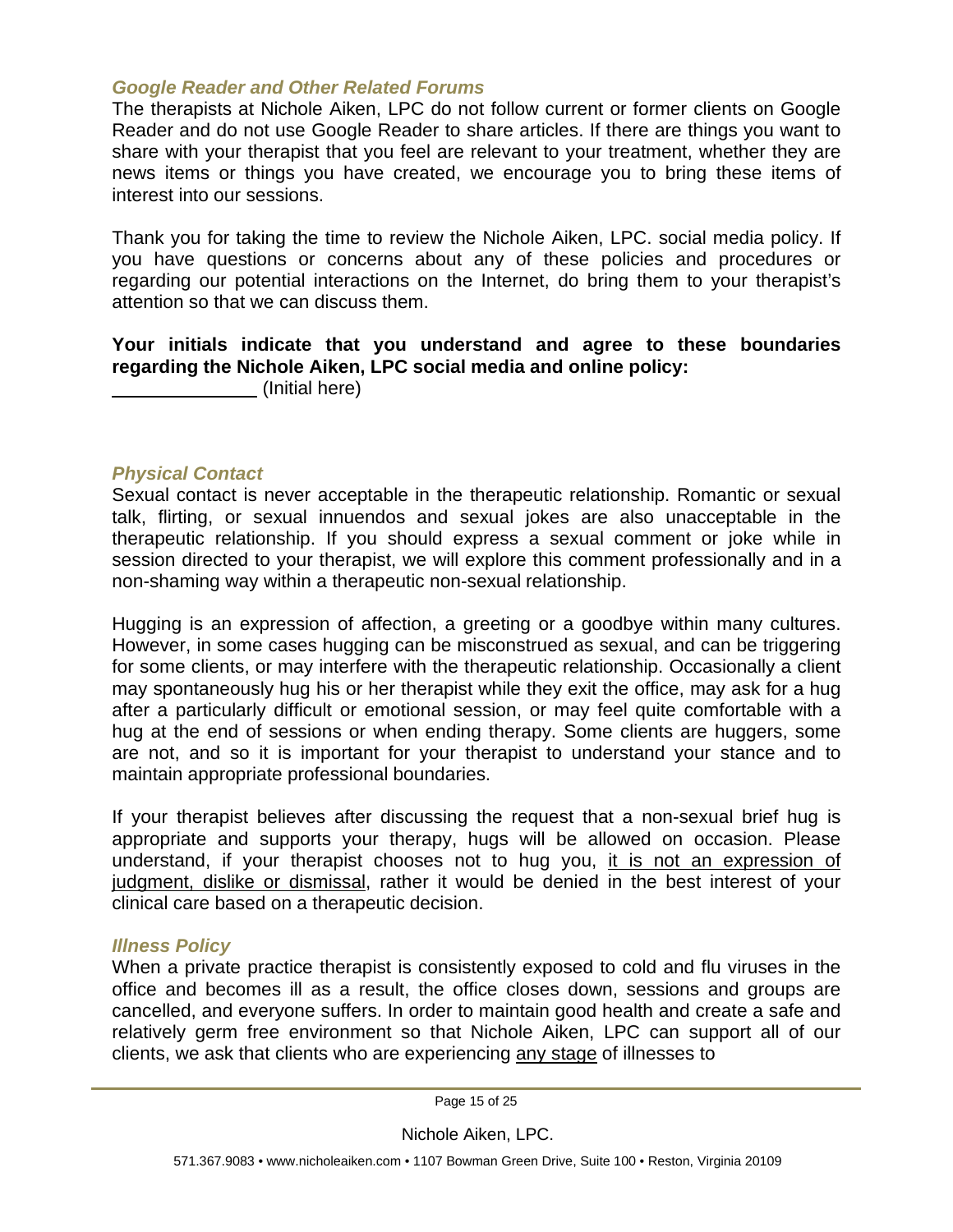respect safety boundaries and to conduct their sessions via phone until they are recovered completely and are not experiencing any signs of illness, fever, rash or cough or contagious symptoms at any stage.

Stage of illness includes: starting to feel flu symptoms, suspect they may be coming down with the flu, dealing with a current cold, head cold, or flu or flu-like symptoms, or are at the end of a flu cycle, currently have the flu, a cough, a cold, pink eye, contagious rashes, scabies, lice, chicken pox (or a child with chicken pox), or any other potentially contagious illnesses no matter how mild. Your therapist will extend the same respect and consideration if we are ill.

# *Please review the following illness agreement and initial:*

If I am ill with a head cold, flu, lice, virus, chicken pox, pink eye, scabies, or any other potentially contagious illness at any stage no matter how mild that would potentially expose my therapist or others in the therapy office, I agree to alert my Nichole Aiken, LPC. therapist, and either reschedule my session by the **24-hour cancellation time period**, or agree to conduct my individual therapy session via phone if I am ill, feel as if I am becoming ill, or am at the end of a flu virus. (Initial here)

I understand that my therapist may, on the rare occasion, ask that my session be conducted via phone if she is ill or recovering from a contagious flu virus. (Initial here)

If I am seeing Nichole Aiken, LPC.'s therapist for couple's therapy, I agree to cancel the session by 24 hours if my spouse or I am ill. (Initial here)

I agree not to bring in sick family members or children to the office setting if they are experiencing any stage of illness or flu. I understand I will be asked to leave the office if I choose to do this. (Initial here)

If I am participating in Group Therapy, I agree to forgo attending group that week if I am feeling ill, am sick with the flu, or am recovering at any stage from the flu virus. I understand I will be asked to excuse myself from group if I arrive at any stage of illness. (Initial here)

I understand that if I choose to show up for my therapy session, couples session or group session at any stage of a contagious flu virus or other illness, my Nichole Aiken, LPC. therapist will use discretion, will uphold safety boundaries, and will ask me to leave the office, conduct the session via phone from my car, or another area outside of the clinical office as not to expose himself/herself, colleagues, or other clients to my flu virus at any stage. (Initial here)

I understand that my fee will apply to all sessions that are not cancelled by 24 hours prior to my scheduled session. On the rare occasion that an emergency or grave illness

Page 16 of 25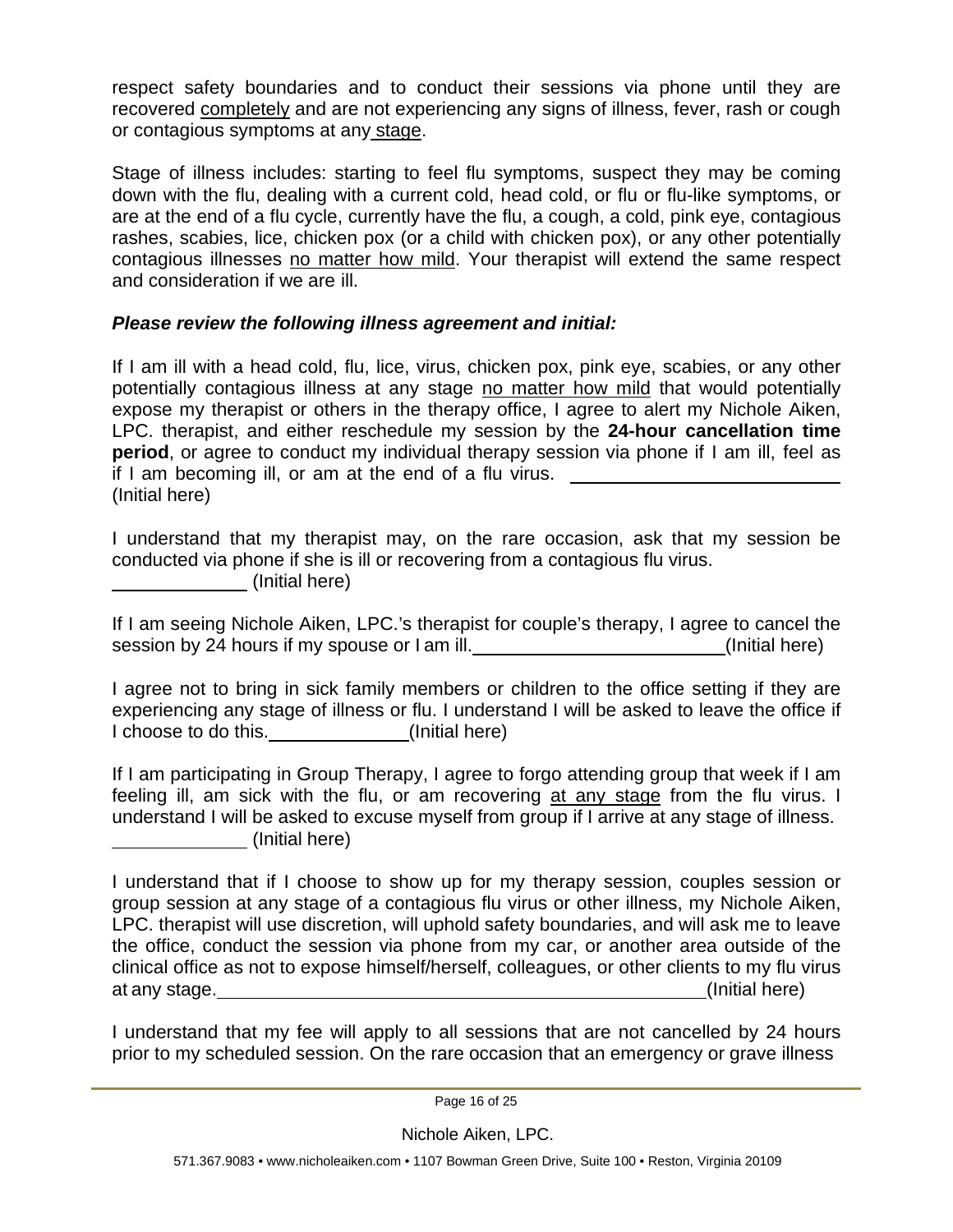occurs that does not allow me to give 24 hours' notice, special consideration will be extended. Otherwise the session will be conducted via phone and the fee will stand (Initial here)

### *Referrals of Friends, Family, Co-workers*

The greatest compliment a therapist can receive are referrals from current or former clients. There are times when clients wish to introduce their therapist so they can make a recommendation as a referral, which is ethical and acceptable. Please understand that your confidentiality is extremely important to Nichole Aiken, LPC. If another client that we see referred you to us, or if you refer a friend, co-worker or family member to Nichole Aiken, LPC., legally and ethically your therapist is not able to acknowledge that other person's attendance to you if they should begin seeing us in therapy or if they are currently in therapy with us.

If you choose to share that your Nichole Aiken, LPC. therapist is also your therapist with the person who referred you or with someone you refer, that is a decision that you must make if you choose to reveal you are in therapy with LPC.

Please be assured that the therapists at Nichole Aiken, LPC. will not acknowledge you as a client to anyone outside of the office of Nichole Aiken, LPC. without your written consent, or unless mandated by a court of law. Occasionally we may discover through something you share in a session that we have seen/are seeing someone that you know in therapy. If this is the case, your Nichole Aiken, LPC. therapist must maintain that person's confidentiality as well, and will hold this information just as he or she would uphold your confidentiality.

On occasion a client may say, "My friend Jane/John Doe mentioned that she/he started seeing you and is enjoying the work you are doing with him/her." This is an example of our standard response which is stated in a kind tone: "I appreciate any referrals clients make, however, I cannot reveal who I see in therapy, and thus I cannot remark on who I see clinically at this time." Because this may sound rather official to clients, and because Nichole Aiken, LPC. will not acknowledge who is seen in therapy, including you, we thank our clients here on this page one time in advance for any referrals they may make:

*Thank you for the referral; We are honored by your trust and confidence.*

**(Please proceed to the next section and fill out the following information in full.)**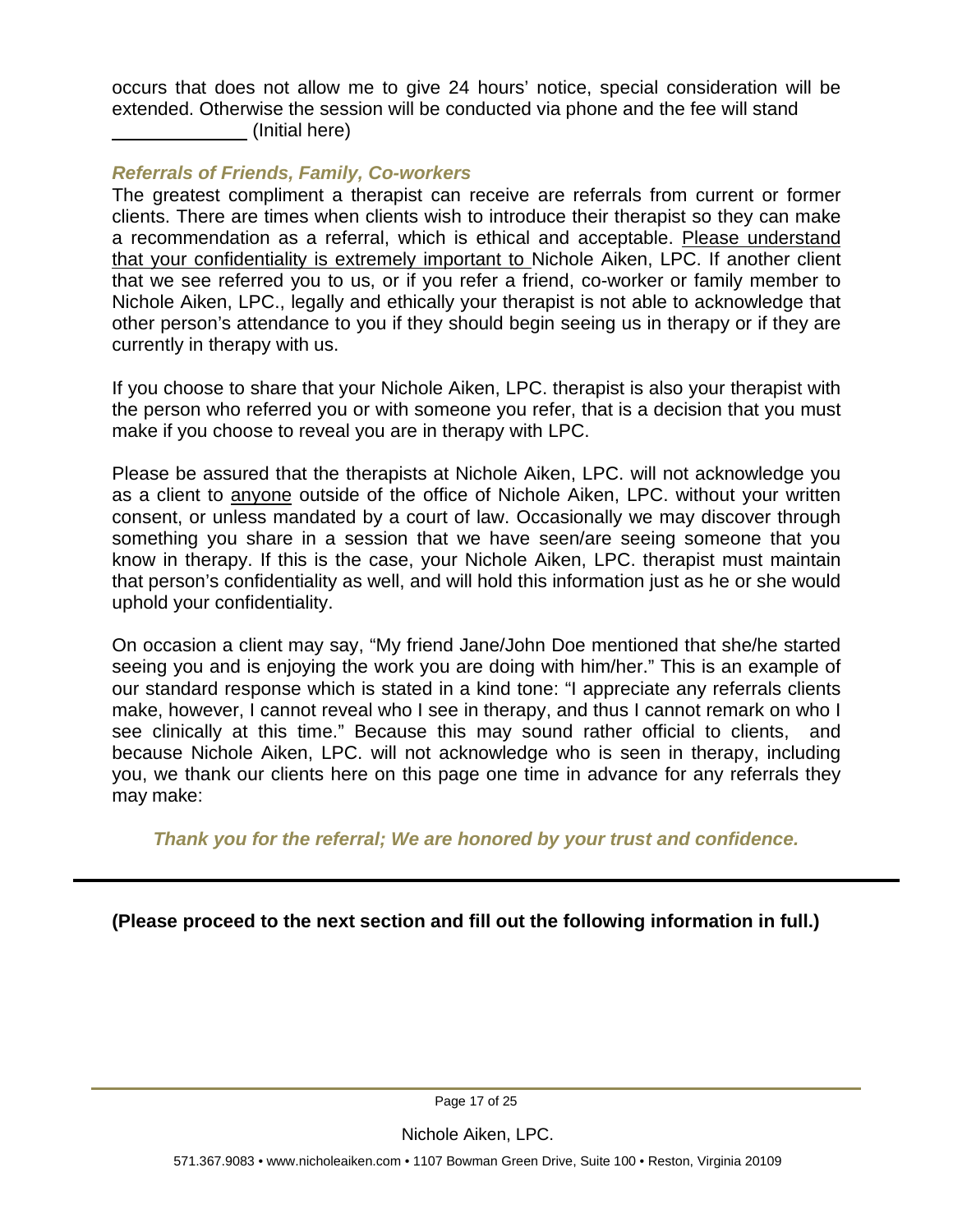| <b>CLIENT INFORMATION</b>                                                                                                                                                                                                      |                   |                                |           |                                        |  |
|--------------------------------------------------------------------------------------------------------------------------------------------------------------------------------------------------------------------------------|-------------------|--------------------------------|-----------|----------------------------------------|--|
| <b>Full Name:</b>                                                                                                                                                                                                              |                   |                                |           | Relationship Status: $\Box$ S $\Box$ M |  |
| Name that you like to be called (nickname):                                                                                                                                                                                    |                   |                                |           | $\Box D$ $\Box$ Sep $\Box$ W           |  |
| Date of Birth:                                                                                                                                                                                                                 | Sex:              | Home Address w/zip code:       |           |                                        |  |
|                                                                                                                                                                                                                                | $\Box M$ $\Box F$ |                                |           |                                        |  |
|                                                                                                                                                                                                                                |                   | Ok to mail to this address?    |           |                                        |  |
|                                                                                                                                                                                                                                |                   | $\Box$ Yes                     | $\Box$ No |                                        |  |
| Occupation:                                                                                                                                                                                                                    |                   | Monthly Income:                |           |                                        |  |
|                                                                                                                                                                                                                                |                   | Other Income:                  |           |                                        |  |
| <b>Employer/Company Name:</b>                                                                                                                                                                                                  |                   |                                |           |                                        |  |
| <b>Work Address:</b>                                                                                                                                                                                                           |                   |                                |           |                                        |  |
| Email:                                                                                                                                                                                                                         |                   |                                |           |                                        |  |
| Ok to email?<br>$\sqcap$ Yes<br>n No                                                                                                                                                                                           |                   |                                |           |                                        |  |
| (Please note that email correspondence is not guaranteed to be confidential)                                                                                                                                                   |                   |                                |           |                                        |  |
| Home Phone#:                                                                                                                                                                                                                   | Cell Phone#:      |                                |           | Work Phone#:                           |  |
| Ok to leave messages?                                                                                                                                                                                                          |                   | Ok to leave messages?          |           | Ok to leave messages?                  |  |
| $\Box$ No<br>$\Box$ Yes                                                                                                                                                                                                        |                   | $\Box$ No<br>$\sqcap$ Yes      |           | $\Box$ No<br>$\neg$ Yes                |  |
| Have you previously attended                                                                                                                                                                                                   |                   | If yes, what was the length of |           | If yes, why did you stop               |  |
| therapy? $\Box$ Yes $\Box$ No                                                                                                                                                                                                  |                   | treatment, and when were the   |           | attending therapy?                     |  |
| What kind of therapy?<br>dates attended?                                                                                                                                                                                       |                   |                                |           |                                        |  |
| Inpatient /Outpatient/                                                                                                                                                                                                         |                   |                                |           |                                        |  |
| Other: and the control of the control of the control of the control of the control of the control of the control of the control of the control of the control of the control of the control of the control of the control of t | Length:           |                                |           |                                        |  |
|                                                                                                                                                                                                                                |                   |                                |           |                                        |  |
|                                                                                                                                                                                                                                | Date(s):          |                                |           |                                        |  |
|                                                                                                                                                                                                                                |                   |                                |           |                                        |  |

| <b>BIOPSYCHOSOCIAL HISTORY</b>                                                    |               |           |                                                                                           |  |
|-----------------------------------------------------------------------------------|---------------|-----------|-------------------------------------------------------------------------------------------|--|
| Symptoms and Behaviors (Please be as specific as possible to any 'yes' responses) |               |           |                                                                                           |  |
| Mania/manic symptoms                                                              | $\square$ Yes | $\Box$ No | If "Yes", circle severity:<br>Low $\leftarrow$ 12345678910 $\rightarrow$ High             |  |
| Depressed Mood                                                                    | $\square$ Yes | $\Box$ No | If "Yes", circle severity:<br>Low $\leftarrow$ 12345678910 $\rightarrow$ High             |  |
| <b>Appetite Disturbances</b>                                                      | $\Box$ Yes    | $\Box$ No | If "Yes", circle severity:<br>Low $\leftarrow$ 12345678910 $\rightarrow$ High             |  |
| <b>Sleep Disturbances</b>                                                         | $\Box$ Yes    | $\Box$ No | If "Yes", circle severity:<br>Low $\leftarrow$ 12345678910 $\rightarrow$ High             |  |
| Change in Energy Level                                                            | $\Box$ Yes    | $\Box$ No | If "Yes", circle severity:<br>Low $\leftarrow$ 12345678910 $\rightarrow$ High             |  |
| <b>Decreased Concentration</b>                                                    | $\Box$ Yes    | $\Box$ No | If "Yes", circle severity:<br>Low $\leftarrow$ 12345678910 $\rightarrow$ High             |  |
| Worthless/Helpless<br>Feelings                                                    | $\square$ Yes | $\Box$ No | If "Yes", circle severity:<br>$\leftarrow$ 1 2 3 4 5 6 7 8 9 10 $\rightarrow$ High<br>Low |  |
| Anxiety Symptoms/<br><b>Panic Attacks</b>                                         | $\square$ Yes | $\Box$ No | If "Yes", circle severity:<br>Low $\leftarrow$ 12345678910 $\rightarrow$ High             |  |
| Bingeing/Purging                                                                  | $\Box$ Yes    | $\Box$ No | If "Yes", circle severity:                                                                |  |

Page 18 of 25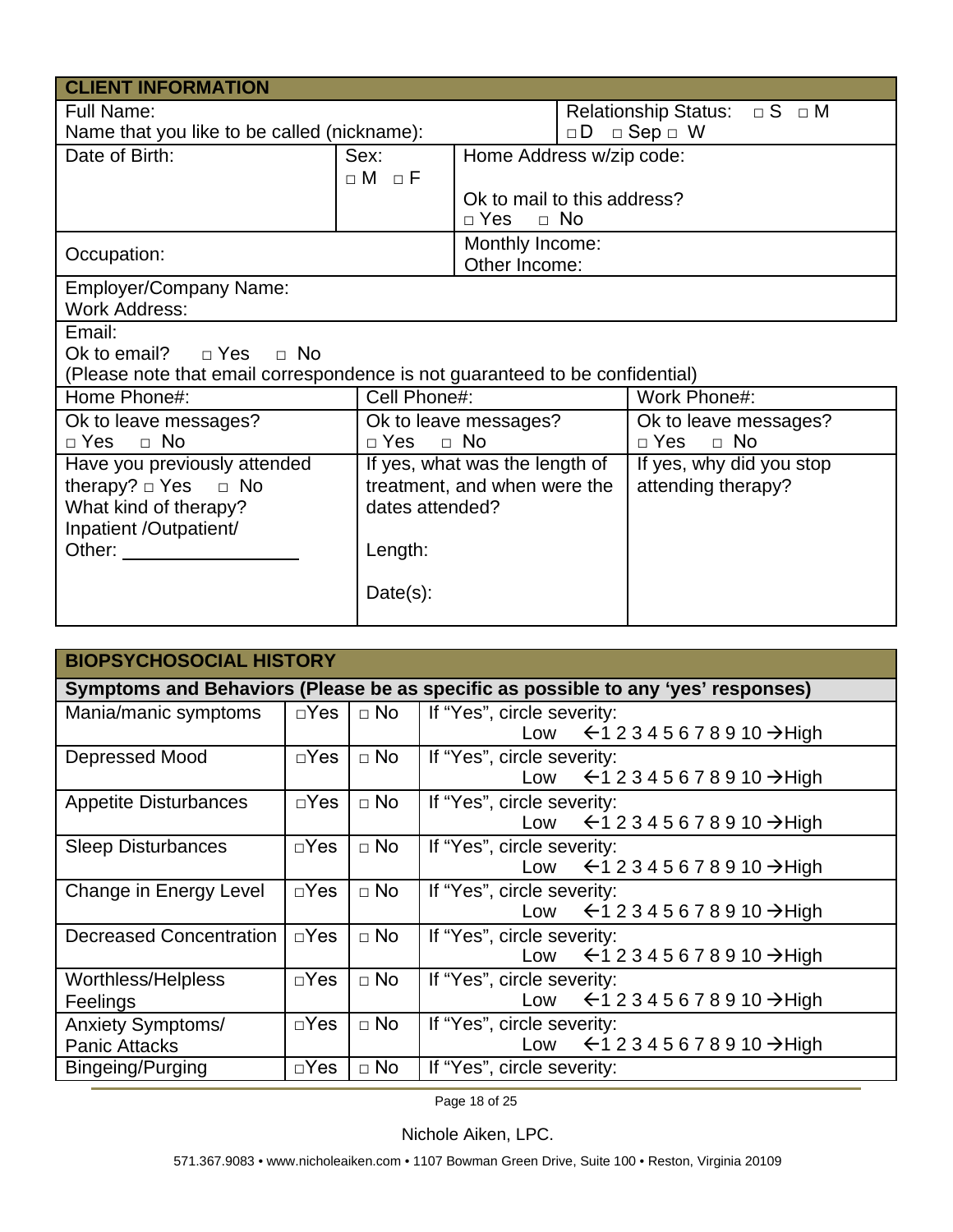|                                                                                                                                                                                                                                 |               |              | ← 1 2 3 4 5 6 7 8 9 10 → High<br>Low                                |  |  |
|---------------------------------------------------------------------------------------------------------------------------------------------------------------------------------------------------------------------------------|---------------|--------------|---------------------------------------------------------------------|--|--|
| <b>Feelings of Guilt</b>                                                                                                                                                                                                        | $\square$ Yes | $\square$ No | If "Yes", circle severity:<br>Low<br>← 1 2 3 4 5 6 7 8 9 10 → High  |  |  |
| Obsessions/<br>Compulsions                                                                                                                                                                                                      | $\Box$ Yes    | $\square$ No | If "Yes", please describe:                                          |  |  |
| Phobias                                                                                                                                                                                                                         | $\Box$ Yes    | $\square$ No | If "Yes", please describe:                                          |  |  |
| <b>Medical Conditions</b>                                                                                                                                                                                                       | $\Box$ Yes    | $\square$ No | If "Yes", please describe:                                          |  |  |
| Hyperactivity                                                                                                                                                                                                                   | $\Box$ Yes    | $\square$ No | If "Yes", please describe:                                          |  |  |
| Are you having suicidal<br>thoughts?                                                                                                                                                                                            | $\square$ Yes | $\square$ No | If "Yes", do you have a plan about how you would<br>commit suicide: |  |  |
| Do you have the means<br>to carry out your plan?                                                                                                                                                                                | $\Box$ Yes    | $\square$ No | If "Yes", how would you do this?                                    |  |  |
| Have you ever made a<br>suicide attempt or been                                                                                                                                                                                 | $\Box$ Yes    | $\square$ No | Describe:                                                           |  |  |
| hospitalized for suicide?                                                                                                                                                                                                       |               |              | Date(s) of $attention(t)$ :                                         |  |  |
| Is there a history of<br>suicide in your family of<br>origin?                                                                                                                                                                   | $\square$ Yes | $\Box$ No    | If "Yes", please list who and what year:                            |  |  |
| Have you had a previous<br>diagnosis by a therapist<br>or psychiatrist?                                                                                                                                                         | $\square$ Yes | $\Box$ No    | If yes, please list the diagnosis's and the years:                  |  |  |
| Prescription Medications (please list all currently taking or have taken, the length of time<br>and what they are prescribed for: pain, illness, depression, etc.)                                                              |               |              |                                                                     |  |  |
| 1.<br>2.<br>3.<br>4.<br>List anything other medications or comments that your therapist should be aware of<br>regarding your physical or mental health:                                                                         |               |              |                                                                     |  |  |
| What are your coping mechanisms?                                                                                                                                                                                                |               |              |                                                                     |  |  |
| <b>Substance Use</b>                                                                                                                                                                                                            |               |              |                                                                     |  |  |
| Are you currently using alcohol, nicotine or other prescription or non-prescription<br>drugs? Please list how much and how often you drink and/or take prescription<br>or non-prescription drugs:<br>$\square$ Yes<br>$\Box$ No |               |              |                                                                     |  |  |
|                                                                                                                                                                                                                                 |               |              | $\overline{\Box}$ Yes<br>$\Box$ No                                  |  |  |

Page 19 of 25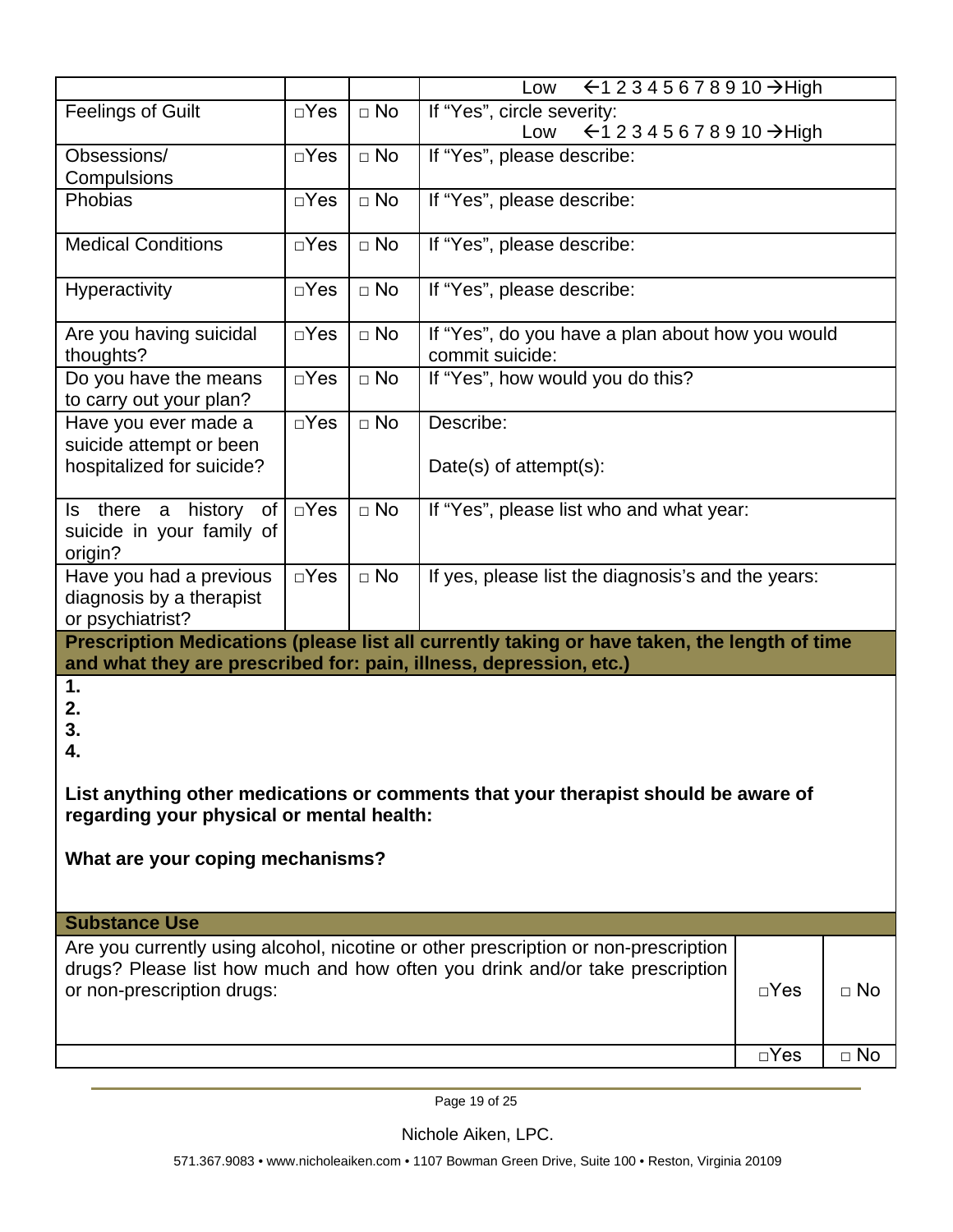| Have you ever felt you would like to cut down on your substance use?                                                                                                                                                   |                                                                                                                                                                                                                                           |             |                                          |                          |           |  |  |
|------------------------------------------------------------------------------------------------------------------------------------------------------------------------------------------------------------------------|-------------------------------------------------------------------------------------------------------------------------------------------------------------------------------------------------------------------------------------------|-------------|------------------------------------------|--------------------------|-----------|--|--|
| Have you ever felt you would like to cut down on your substance use?                                                                                                                                                   |                                                                                                                                                                                                                                           |             |                                          |                          | $\Box$ No |  |  |
| Have you ever been arrested for a DUI, or drug use? Or do you have a past that<br>involves using drugs or alcohol. Please briefly describe circumstances below:                                                        |                                                                                                                                                                                                                                           |             |                                          |                          | $\Box$ No |  |  |
|                                                                                                                                                                                                                        | Family & Relationship History (Use reverse side of this page if you need additional space)                                                                                                                                                |             |                                          |                          |           |  |  |
| Spouse/Partner__                                                                                                                                                                                                       | Age                                                                                                                                                                                                                                       | <b>Name</b> | <b>Living With You</b><br>(Y/N)          | <b>Deceased</b><br>(Y/N) |           |  |  |
| Parent                                                                                                                                                                                                                 |                                                                                                                                                                                                                                           |             |                                          |                          |           |  |  |
| Parent<br><b>Step Parent</b>                                                                                                                                                                                           |                                                                                                                                                                                                                                           |             |                                          |                          |           |  |  |
| <b>Step Parent</b>                                                                                                                                                                                                     |                                                                                                                                                                                                                                           |             |                                          |                          |           |  |  |
| Sibling                                                                                                                                                                                                                | <u> The Communication of the Communication of the Communication of the Communication of the Communication of</u><br><u> Alexander de la construcción de la construcción de la construcción de la construcción de la construcción de l</u> |             |                                          |                          |           |  |  |
|                                                                                                                                                                                                                        | <u> 1989 - Andrea Stadt Britain, amerikansk politiker (</u>                                                                                                                                                                               |             |                                          |                          |           |  |  |
| Children/Step                                                                                                                                                                                                          | <u> Alexander de la construcción de la construcción de la construcción de la construcción de la construcción de l</u>                                                                                                                     |             |                                          |                          |           |  |  |
|                                                                                                                                                                                                                        | <u> 1980 - Johann Barbara, martxa alemaniar a</u>                                                                                                                                                                                         |             |                                          |                          |           |  |  |
|                                                                                                                                                                                                                        |                                                                                                                                                                                                                                           |             |                                          |                          |           |  |  |
| Are your parents divorced? $\Box$ Yes $\Box$ No                                                                                                                                                                        |                                                                                                                                                                                                                                           |             |                                          |                          |           |  |  |
|                                                                                                                                                                                                                        |                                                                                                                                                                                                                                           |             |                                          |                          |           |  |  |
| Sexual orientation                                                                                                                                                                                                     |                                                                                                                                                                                                                                           |             |                                          |                          |           |  |  |
|                                                                                                                                                                                                                        |                                                                                                                                                                                                                                           |             | (female, male, transgender, transsexual) |                          |           |  |  |
| Ethnic Group (select all that apply):<br>American Indian<br><b>Alaskan Native</b><br>Caucasian<br>Middle Eastern<br>Phillipino Native Hawaiian<br>Asian<br>Pacific Islander Hispanic/Latino                            |                                                                                                                                                                                                                                           |             |                                          |                          |           |  |  |
| <b>Family of Origin (Circle Your Answer)</b><br>Have you experienced any abuse in your family or relationships?<br><b>None</b><br>Physical Sexual Uncertain<br>Emotional<br>In general, how happy were you growing up? |                                                                                                                                                                                                                                           |             |                                          |                          |           |  |  |

Page 20 of 25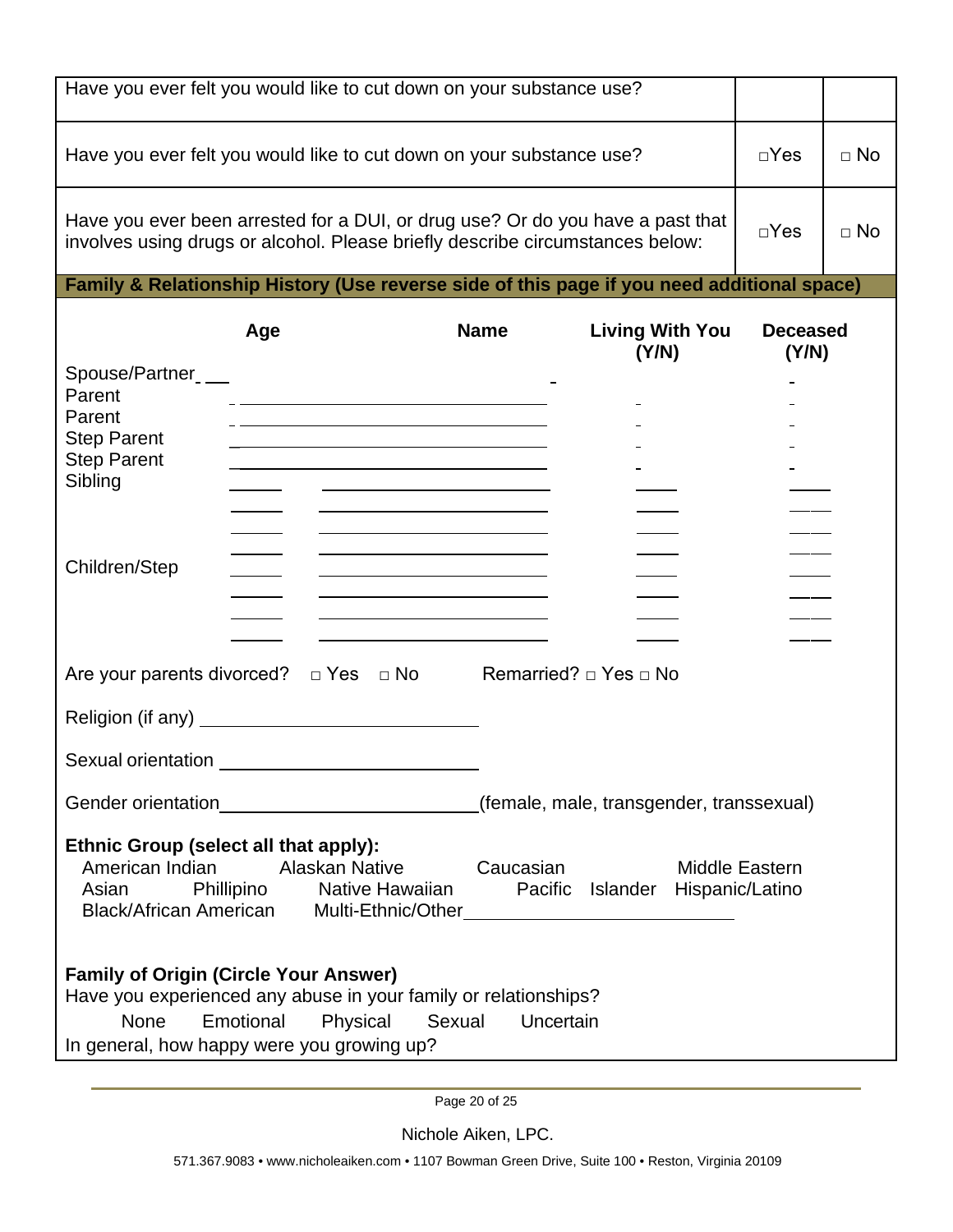| Somewhat<br>Mostly<br>Extremely<br>None                                                             |  |  |  |  |  |
|-----------------------------------------------------------------------------------------------------|--|--|--|--|--|
| How much is your family of origin a source of support for you?                                      |  |  |  |  |  |
| Somewhat<br><b>None</b><br>Very<br><b>Extremely</b>                                                 |  |  |  |  |  |
| How much conflict in values do you experience with your parents?                                    |  |  |  |  |  |
| Substantial<br>Somewhat<br><b>None</b>                                                              |  |  |  |  |  |
|                                                                                                     |  |  |  |  |  |
| <b>Legal Issues</b>                                                                                 |  |  |  |  |  |
| Have you personally experienced legal problems?<br>$\Box$ No<br>$\Box$ Yes (describe)               |  |  |  |  |  |
|                                                                                                     |  |  |  |  |  |
| Are you currently involved in a lawsuit? If so please describe:                                     |  |  |  |  |  |
|                                                                                                     |  |  |  |  |  |
|                                                                                                     |  |  |  |  |  |
|                                                                                                     |  |  |  |  |  |
|                                                                                                     |  |  |  |  |  |
|                                                                                                     |  |  |  |  |  |
|                                                                                                     |  |  |  |  |  |
|                                                                                                     |  |  |  |  |  |
| Briefly describe concerns in your life and/or in your relationships that would be relevant for your |  |  |  |  |  |
| therapist to know. You may use the back of the form for more space if needed:                       |  |  |  |  |  |
|                                                                                                     |  |  |  |  |  |
| On a scale of one to ten, how motivated are you to resolve this issue? ______                       |  |  |  |  |  |
|                                                                                                     |  |  |  |  |  |
| Please list your therapy goals (list as many that apply & use the back if need be):                 |  |  |  |  |  |
| 1.                                                                                                  |  |  |  |  |  |
|                                                                                                     |  |  |  |  |  |
| 2.                                                                                                  |  |  |  |  |  |
|                                                                                                     |  |  |  |  |  |
| 3.                                                                                                  |  |  |  |  |  |
|                                                                                                     |  |  |  |  |  |
| Thank you for taking time to read and complete these questions. This information will be            |  |  |  |  |  |
| helpful in your therapy process. Your signature is required on the last page before we can          |  |  |  |  |  |
| begin our work together. Please discuss any questions you may have with your therapist              |  |  |  |  |  |
| prior to signing.                                                                                   |  |  |  |  |  |
|                                                                                                     |  |  |  |  |  |
| <b>Client Signature Page for Informed Consent For Therapy</b>                                       |  |  |  |  |  |
| Nichole Aiken, LPC.                                                                                 |  |  |  |  |  |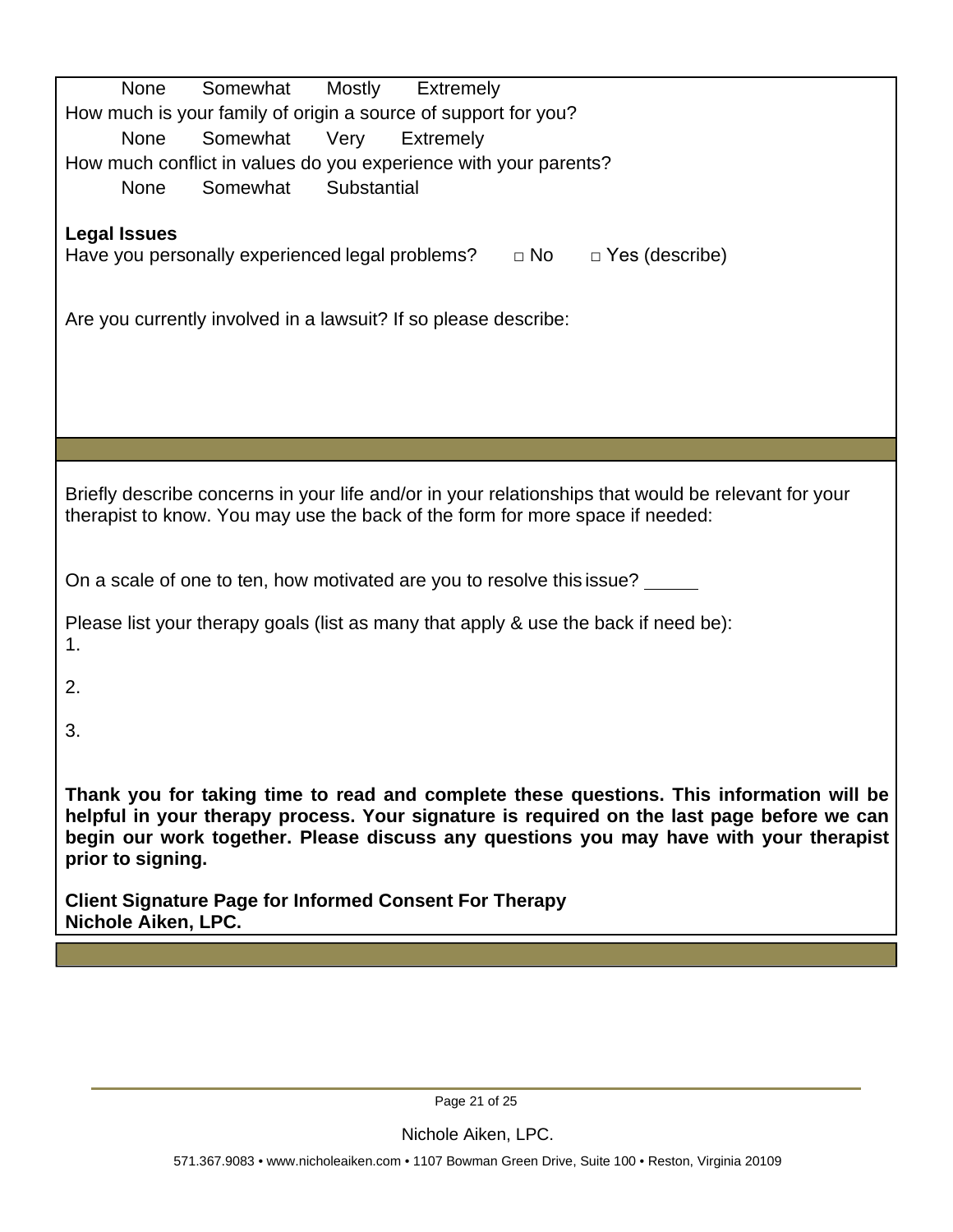- **I have thoroughly read and fully understand the Informed Consent and the therapy policy pages of this document.**
- **I understand that I am financially responsible for charges and fees incurred. And I agree to honor the 24 hour cancellation policy.**
- **I understand limits of confidentiality and all mandated reporting by my therapist.**
- **I understand that any disclosures of sex with a minor, viewing underage pornography, or sexual behavior with minors (a person under the age of 18) is reportable under law by all Nichole Aiken, LPC. therapists.**
- **I agree to respect the boundaries of contact between sessions and understand email and text is not an appropriate form of processing what is best discussed insession.**
- **I understand that emailing, texting and cell phone are not guaranteed as confidential.**
- **I understand and agree to the illness policy and will conduct sessions via phone if I am ill and agree that if my therapist is ill, she/he will conduct via phone.**
- **I understand and agree to the social media boundaries and policy.**
- **I have answered all questions in full, truthfully and to the best of my knowledge.**
- **I have had all questions about this document answered and sign willingly.**
- **I authorize my therapist employed with Nichole Aiken, LPC.. to provide psychotherapeutic treatment for me, the client, signing below:**

| Client's signature: example and the state of the state of the state of the state of the state of the state of the state of the state of the state of the state of the state of the state of the state of the state of the stat | Date: _______________ |
|--------------------------------------------------------------------------------------------------------------------------------------------------------------------------------------------------------------------------------|-----------------------|
|                                                                                                                                                                                                                                |                       |
| Therapist's signature:                                                                                                                                                                                                         | Date:                 |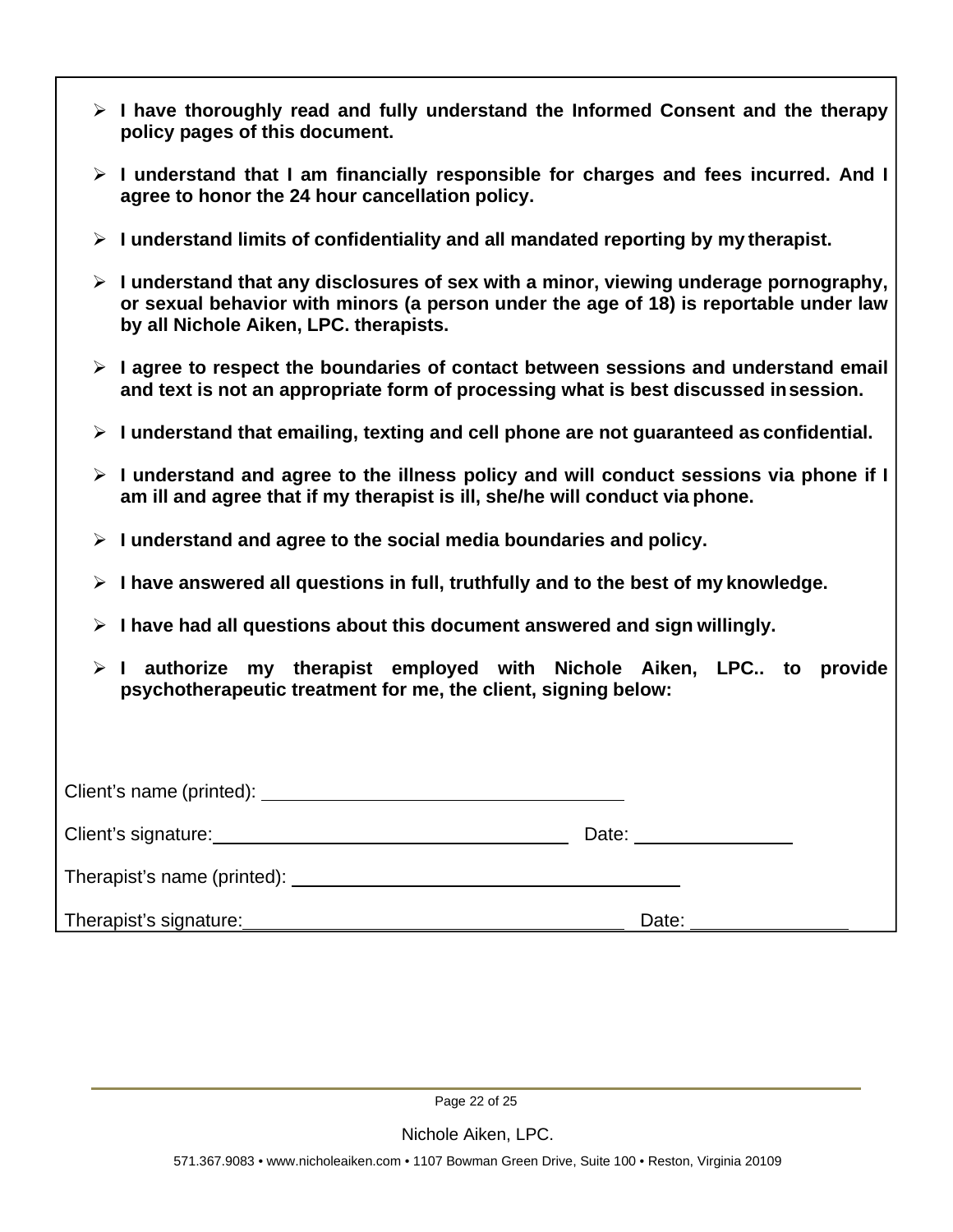

# Acknowledgement of Receipt of Privacy Practice Notice

By signing below, I hereby acknowledge receiving and reviewing the Nichole Aiken, LPC.. Notice of Privacy Practices and Limits of Confidentiality.

Client's Name (print)

Signature of Client Date

Page 23 of 25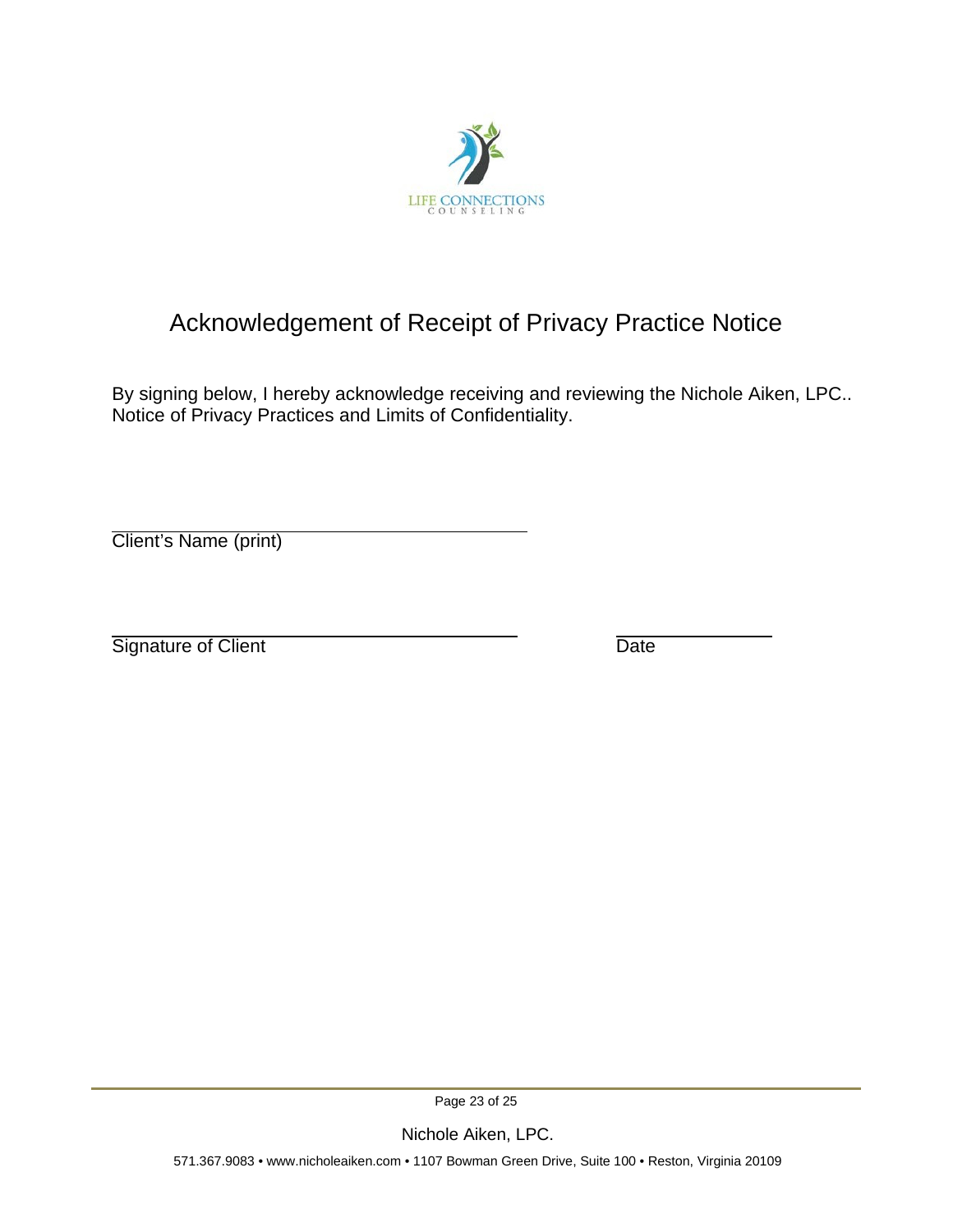

# Client Credit Card Authorization Form

*Please note that the information on this form will be securely entered and stored in a HIPAA compliant online virtual terminal that is password protected for your safety. Once your information has been entered by your therapist to the secured terminal, these paper forms will be shredded and destroyed immediately to protect your information. While all secure methods to protect your information are in place, and we take your safety seriously, no company can 100% guarantee that any online system cannot be breached, thus you are accepting responsibility and risk in allowing Nichole Aiken, LPC. to store your information for therapy charges.*

I authorize my therapist with Nichole Aiken, LPC.. to keep my signature and card information on a virtual terminal file that is password protected and HIPAA compliant in order to charge therapy session fees (individual, group, workshops, couples, family or other), and any fees related to therapy related materials (workbooks, DVD's, CD's, and other materials, and/or fees), or for any appointments with my therapist that are not cancelled 24 hours before the scheduled appointment time to be charged to my credit, charge, or debit card as filled out below for therapy services provided to:

(Therapy Client's Name: Please Print)

I understand that this authorization is valid until canceled in writing. I understand that though this information is secured in an online protected client file, and is unlikely to be tampered with, I agree to assume the risk if the file and credit card information is compromised. I understand that charges for ongoing services or materials will normally be posted to my credit/debit/flex card account within 48 hours of each session date.